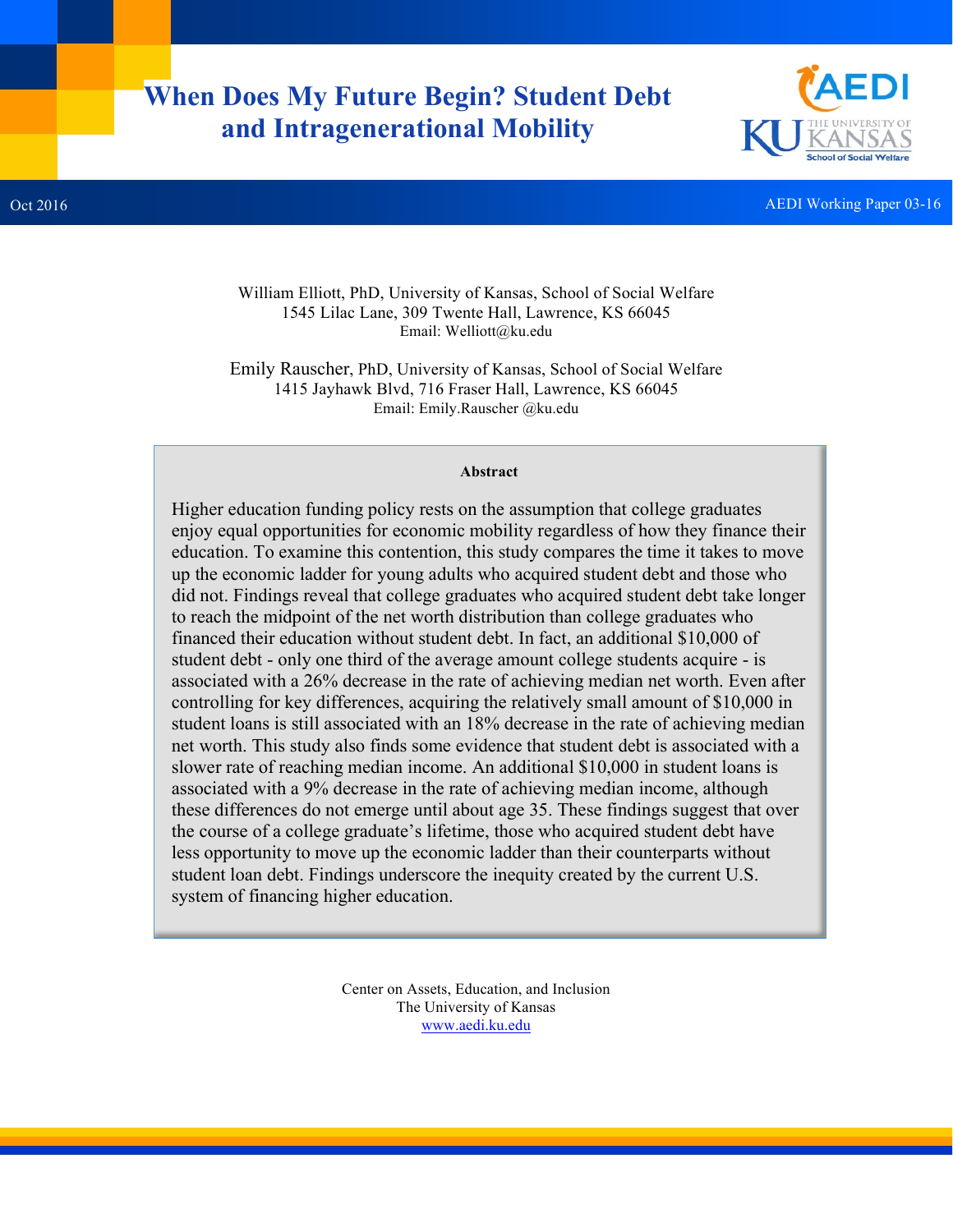#### **ACKNOWLEDGMENTS**

We would like to thank Sarah Sattelmeyer of The Pew Charitable Trusts for her thoughtful review of an earlier draft of this working paper.

The Pew Charitable Trusts is not responsible for the quality or accuracy of the working paper, which are the sole responsibility of AEDI, nor do they necessarily agree with any or all of the report's findings and recommendations.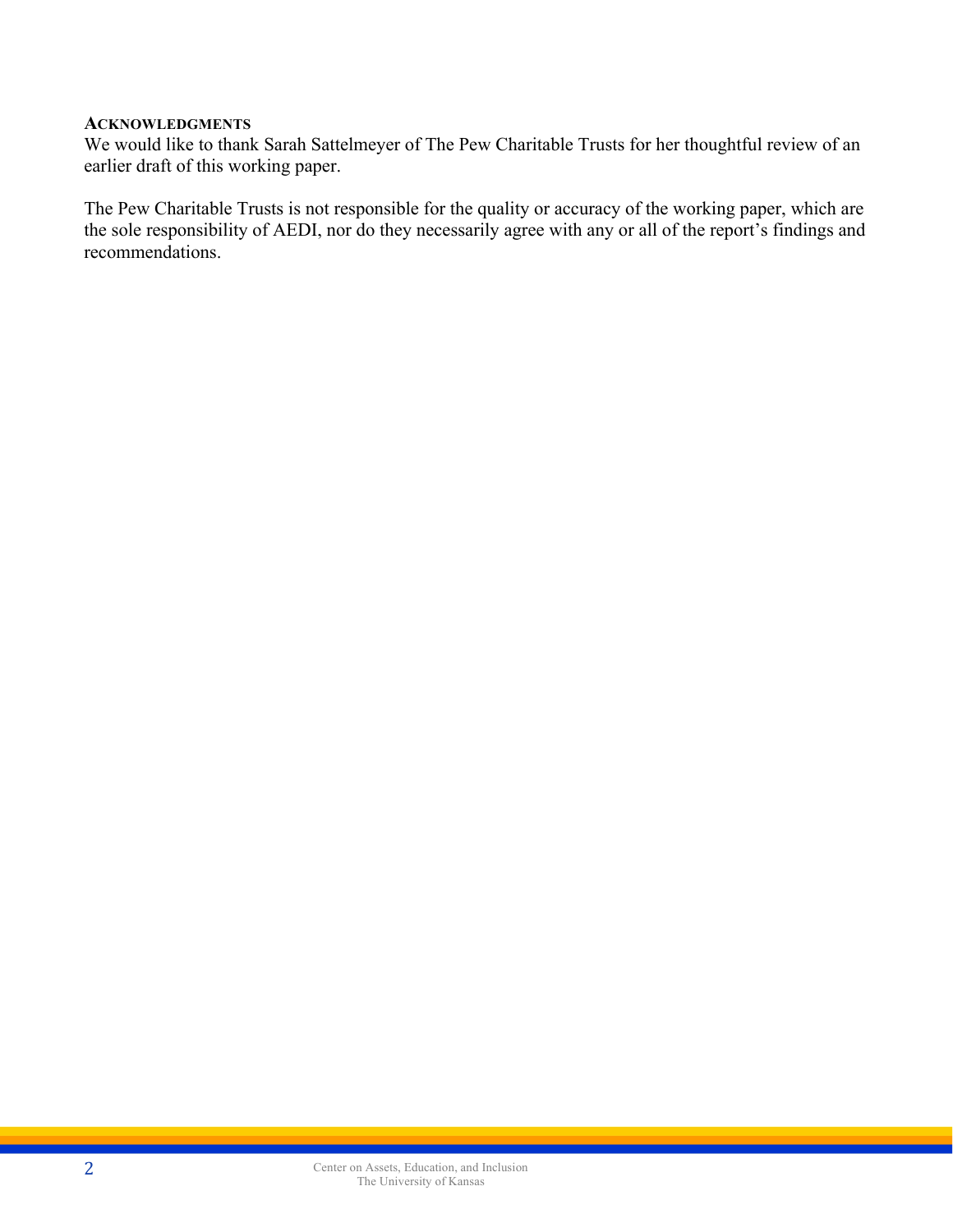#### **INTRODUCTION**

The American Dream holds that this country is a meritocracy where effort and ability should be the primary determinants of economic success. Americans' understanding of 'effort and ability' features educational attainment—particularly higher education—prominently. Therefore, while European nations have relied on the "direct redistributive role of the welfare state to reconcile citizenship and markets," the United States has chosen to use education as a lever for ensuring equitable outcomes (Carnevale & Strohl, 2010, p. 83). In 1976, in talking about the function of education in the American welfare system, Janowitz wrote,

Perhaps the most significant difference between the institutional bases of the welfare state in Great Britain and the United States was the emphasis placed on public education – especially for lower income groups – in the United States. Massive support for the expansion of public education, including higher education, in the United States must be seen as a central component of the American notion of welfare—the idea that through public education both personal betterment and national social and economic development would take place. (pp. 34  $\&$  35)

A key early obstacle to making higher education a tool for creating equity was accessibility. The ability to pay for college was seen as a crucial barrier to education's ability to act as an equalizer in society. Federal financial aid emerged as a response to the affordability challenge. As such, 'equity' became synonymous with 'access'. Since the late 1970s, the federal government has increasingly attempted to solve the access problem by adopting policies that make college loans more readily available to students. Regulatory concessions have sought to encourage private lenders to provide student loans, while the federal government has developed and expanded programs such as federal Parent PLUS Loans and Stafford subsidized and unsubsidized loan programs. Adamson (2009) stated, "Of all the transformations that have taken place in the American university…, perhaps the most radical is the shift toward financing higher education through borrowed money" (p. 97). In 2000, student loans paid for 38% of net tuition, fees, room, and board; by 2013 they covered 50% (Greenstone, Looney, Patashnik, and Yu, 2013). Current student debt levels exceed \$1 trillion dollars and total student debt is higher now than credit card debt in America (Hartman, 2013). The average student leaves college with about \$29,400 of student loan debt (Miller, 2014).

However, while accessibility is a necessary part of enabling higher education to act as an equalizer, it only opens the door. We posit that how students pay for college is also an important factor in whether or not higher education can serve an equalizing function. From this perspective, there is a difference between paying for college with and without having to borrow. Largely conflating access and equity, financial aid research, particularly student debt research, has not paid much attention to whether or not the different ways students pay for college allow higher education to reduce inequality, particularly economic inequality. This is in part because most of the research on the return of a college degree focuses primarily on the issue of access and is designed to answer the question, "Is a young adult who attends college better off than if he or she did not attend college at all?" Researchers adopting the "better off" perspective, which is the predominant perspective in the higher education literature, suggest that the correct comparison to make is between college goers and non-college goers (e.g., Dynarski, 2016). This seems to us to be an important question for understanding the continuing contribution of higher educational attainment in determining young people's outcomes. However, it is not sufficient for understanding higher education's equalizing capacity. Instead, we posit that in order to examine the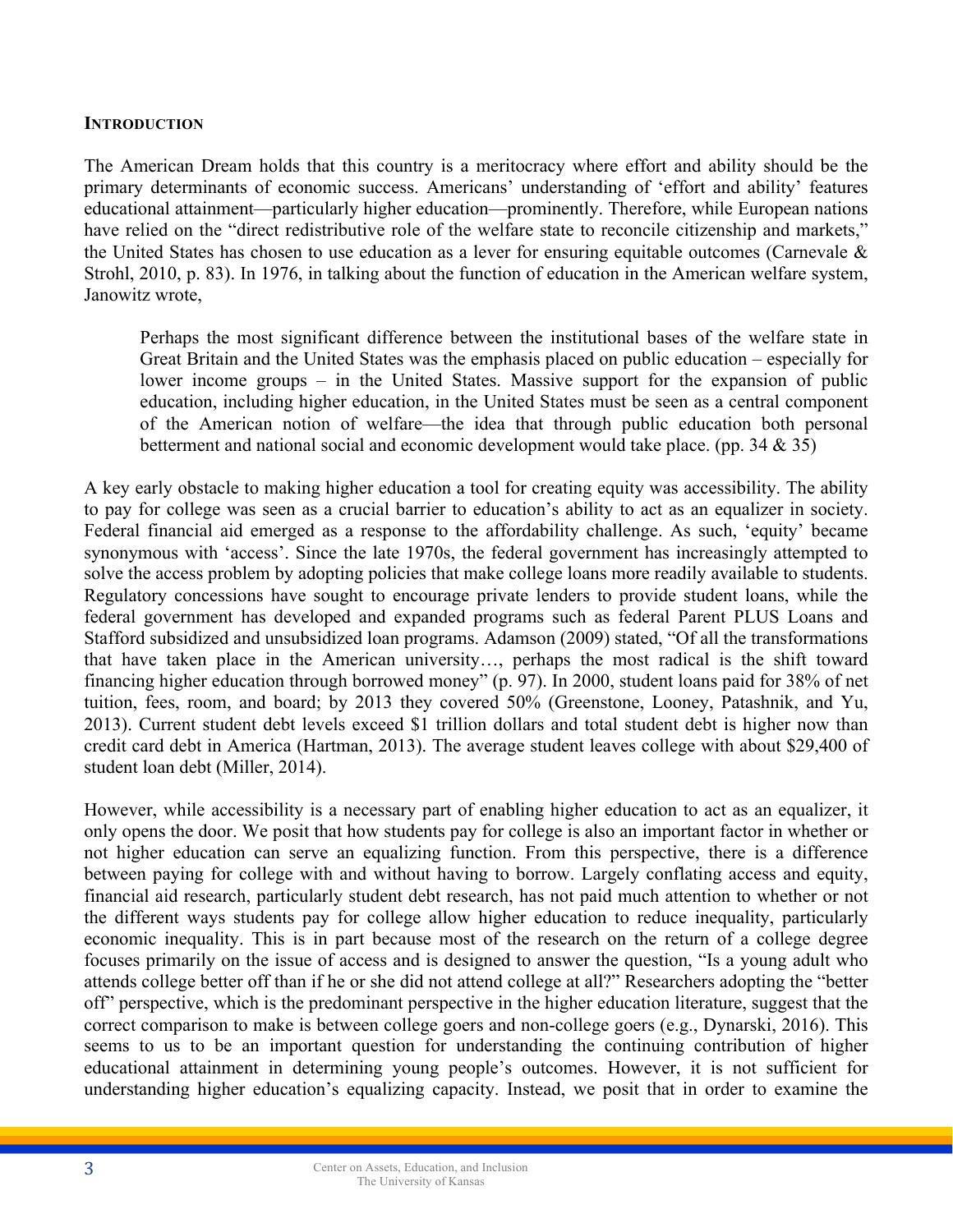equalizing potential of higher education in the current funding context, researchers must also ask, "Do college goers with outstanding student debt achieve outcomes similar to college goers without outstanding student loans?" If access alone allows individuals to achieve their potential, the way in which students pay should not matter for their economic outcomes.

## **WHY EXAMINING QUESTIONS OF EQUITY IS PARAMOUNT**

Magnifying the need to examine inequity in outcomes from financing college with student loans is the fact that people do not rely equally on student loans to pay for college. Huelsman (2015) reported that 84% of bachelor's degree recipients at public colleges who receive Pell Grants take out student loans, compared to 46% of those who never received Pell assistance. Nor is income the only dimension of inequity. Grinstein-Weiss, Perantie, Taylor, Guo, and Raghavan (2016) found that the odds of a Black low- and moderate-income (LMI) student having outstanding student debt was twice as high as a white LMI student, and Black LMI students incurred about \$7,721 more student debt than their white counterparts.

The incidence of student borrowing is not the only indicator of inequity in the higher education system. Not only do low-income and minority students rely more heavily on debt to pay for college and borrow more, they also receive less of a return on a college degree than their counterparts. Hershbein (2016) found that young adults with a college degree who come from families with an income below 185% of the federal poverty level earn 91% more over their careers than young adults similarly situated with only a high school degree. But, college graduates from families with incomes above 185% of the FPL earned 162% more during their working years than their high school graduate peers. What these findings suggest is that college pays off, but it pays off more for college graduates who grow up in families with higher incomes than for those economically disadvantaged. Similarly with regard to race, researchers at the Federal Reserve Bank of St. Louis found that Hispanic (\$68,379 income/\$49,606 net worth) and Black American students (\$52,147 income/\$32,780 net worth) receive less benefit from having obtained a degree than their White (\$94,351 income/\$359,928 net worth) and Asian (\$92,931 income/\$250,637 net worth) counterparts with regard to their 2013 annual median income and median net worth, respectively (Emmons & Noeth, 2015). They also found evidence that a college degree protects college graduates' income and wealth unequally. Median wealth declined between 2007 and 2013 by about 16% among White college graduate families, versus a decline of about 33% among White families without a college degree; 72% among Hispanic college graduate families versus a decline of 41% among Hispanic families without a college degree. Among Blacks, the declines were 60% versus 37% (Emmons & Noeth, 2015). While these studies do not specifically test whether or not financing college with student loans might help explain some of the difference in the return on a degree described here, there is a growing body of research, reviewed in the next section, which suggests this might be the case.

#### **REVIEW OF RESEARCH**

A widely-discussed body of research documents substantial increases in wealth inequality in the United States over the last three decades (Piketty 2014; Saez and Zucman 2014). Growing wealth inequality may reduce economic mobility, a relationship that makes wealth inequality a salient political, social, and economic concern. Research (discussed in more detail below) indicates that students who graduate with average student loan debt may be forced to delay purchasing wealth-building items such as a home during the early part of their working lives (Brown and Caldwell, 2013; Dynarski, 2016; Stone, Van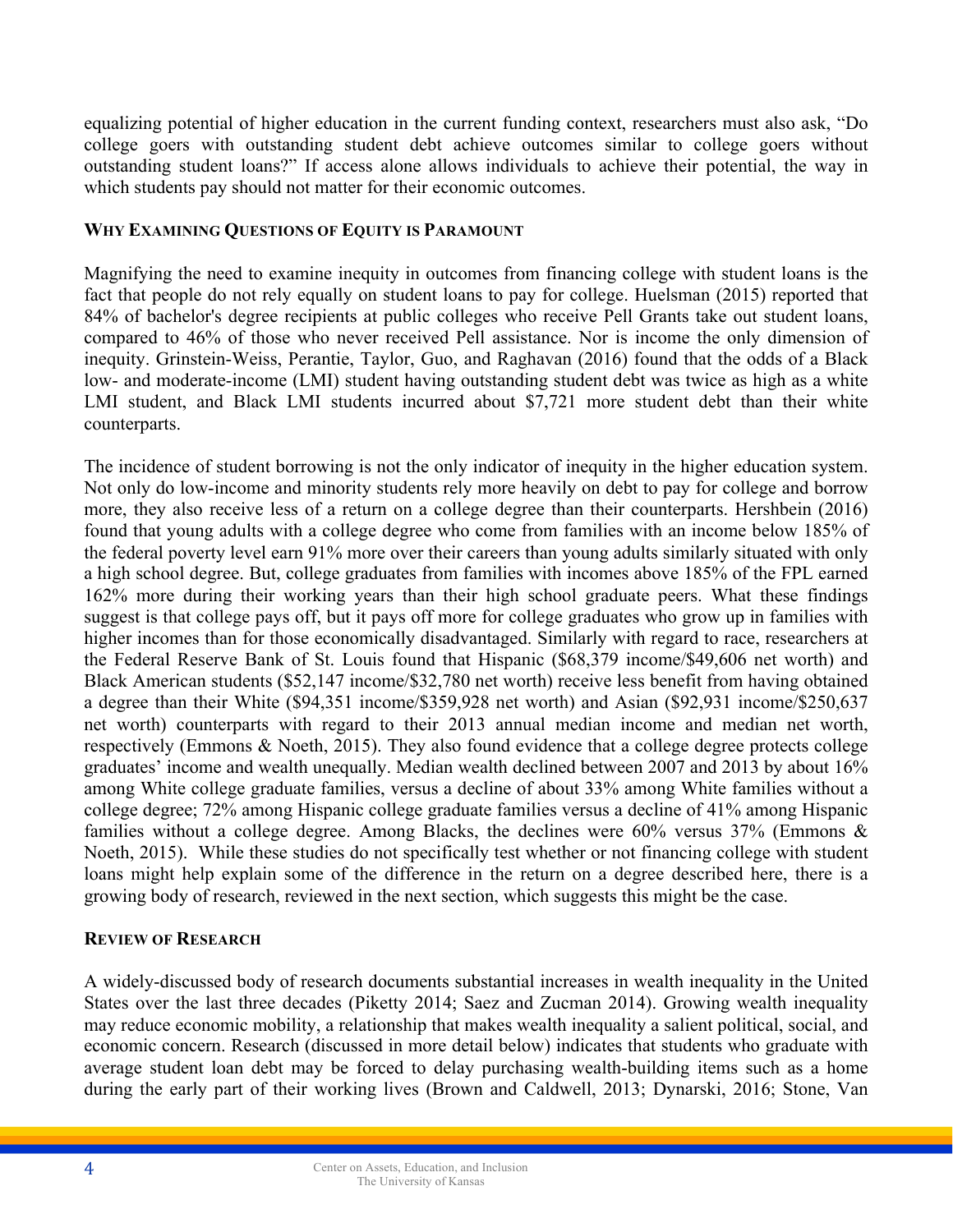Horn, and Zukin, 2012; Houle and Berger, 2014; Shand, 2007). In some scholarly discussions, these delays have been characterized as being potentially minor inconveniences. For example, Rose (2014) states, "A sizable number of people are certainly *inconvenienced* for their first 10 years after graduation and face a long period of repayments, but a relatively small percentage confront default" (p. 30, emphasis added). This analysis defines 'problematic' student debt by the rather extreme outcome of loan default, while appearing to accept a system that delivers a delayed return on degree for student borrowers. Indeed, it appears that students with debt wait even longer than 10 years to receive an equal return on their degree. The average time that it takes to repay student loans grew from about seven years in 1992 to a little more than 13 years in 2010 (Akers & Chingos, 2014). This trend may only continue as Income-Based Repayment plans grow in popularity (Akers & Chingos, 2014). Touted as a way for overburdened students to cope with the immediate cash strain presented by their debt burdens, these programs, which have doubled in use over the last two years (Akers & Chingos, 2014), extend normal repayment plans from 10 years to up to 25 years. However, default is not the only way in which student loans may threaten borrowers' financial well-being. Even if students do not default on their loans, delays may account for a meaningful amount of the wealth inequality seen later in life between college graduates with and without outstanding student debt. In this section we will review research on the correlational relationship between student debt and asset accumulation.

*Homeownership*. In America, houses are the main source of wealth accumulation for the middle class (Mishel, Bivens, Gould, & Shierholz, 2013). Mishel and his colleagues find that home equity represents about 64.5 percent of all U.S. wealth. There is evidence to suggest that credit constraints as a result of student loan debt are related to young adults with outstanding student debt delaying purchasing a house. Brown and Caldwell (2013) showed that as credit scores of borrowers declined and student debt per borrower increased, homeownership rates of 30-year-old student loan borrowers decreased by more than 5%, compared with homeownership rates of 30-year-old non-borrowers. According to Brown and Caldwell (2013), this is a fairly substantial drop, particularly given that the overall homeownership rate for 30-year-olds is below 24%. The Federal Reserve Bank of New York speculates that the drop in homeownership rates post-Great Recession is due in part not only to credit score declines, but to tighter underwriting standards and higher mortgage delinquency rates (Brown et al. 2014). Even when they purchase homes, student debtors may face terms that compromise their asset accumulation potential. Mishory & O'Sullivan (2012) found that the average single student debtor would have to pay close to half of his or her monthly income toward student loans and mortgage payments. As a result, the debtor would not qualify for an FHA loan or many affordable private loans (Mishory & O'Sullivan, 2012). Instead, higher interest rates may make it harder to earn equity in the house and may price indebted households out of the most desirable real estate markets.

However, the Federal Reserve Bank of New York's research on the relationship between student debt and homeownership has come under some attack. Specifically, Dynarski (2016) critiques these homeownership findings because their data do not contain information on college attendance. She contends the correct comparison is between the homeownership rates of college goers and non-college goers. Making this comparison, Dynarski (2016) finds that before the recession, 35% of college goers owned a home, compared to 23% of non-college goers. After the recession, homeownership rates dropped to 26% among college goers compared to 17% among non-college goers. But, as stated in the introduction, we contend that this is the wrong comparison if we seek to understand the equalizing potential of higher education. If education is to be a true equalizer in society, people who exert similar levels of effort and ability should attain similar financial outcomes on average. When Dynarski (2016)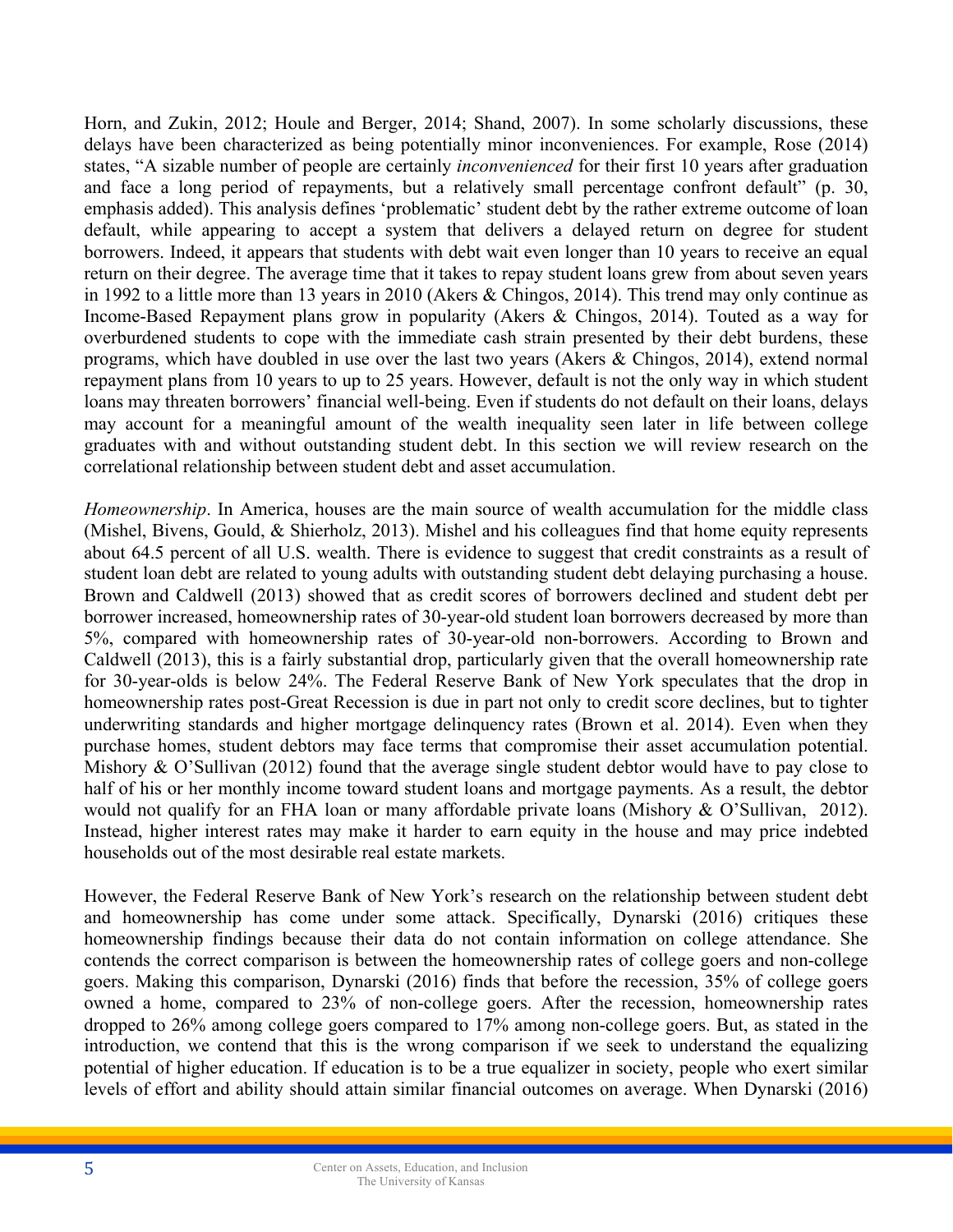compared college goers who had student debt to college goers who did not, she found statistically significant differences in homeownership rates persisted until the college goers reached the age range of 33 to 35. Such delays in homeownership may reduce student borrowers' ability to accumulate equity as homeowners, thus compromising their overall net worth.

Similar to Dynarski's findings, other researchers who compare college goers with outstanding student debt to college goers without outstanding student debt find that homeownership is delayed among those with debt compared to those without. Stone, Van Horn, and Zukin (2012) found that 40% of students graduating from a four-year college with outstanding student loan debt delay a major purchase, including a home. Cooper and Wang (2014) found that student loan debt among individuals who attended college during the 1990s lowered the chances of buying a home by age 30. Similarly, Houle and Berger (2014) found that student debt was associated with a delay in buying a home among college graduates with outstanding student debt compared with those without outstanding student debt. Though Houle and Berger's findings are significant but not very strong in the aggregate, if we push the student loan system to perform above a standard of "do no harm," any evidence of distortions in borrowers' post-college asset acquisition still raises serious concerns. Additionally, even though the effects are not strong overall, some groups of students may be disproportionately affected. For instance, Houle and Berger (2014) found evidence that suggests these effects are much stronger among Black graduates with outstanding student debt. Purchasing a home later in life and/or purchasing at a much higher interest rate may be associated with having less home equity as well. Hiltonsmith (2013) found that households with four-year college graduates and outstanding student debt had \$70,000 less in home equity than similarlysituated households without outstanding student debt.

Shand (2007) also found evidence that student debt had a negative effect on homeownership rates when comparing four-year college graduates with and without debt. However, she found little evidence to suggest that this wealth loss is the result of credit constraints. Instead, while the presence of student loans on a household's balance sheet may not render the household unable to obtain a mortgage, households with outstanding student debt may be averse to obtaining a mortgage for a home. In this manner, student loans may introduce additional levers of inequality into students' post-college lives, artificially constraining home purchase and then preventing the development of a powerful asset base (Shapiro, Meschede, & Osoro 2013).

The reason for these differences between graduates with and without student loans may change over time, in relation to changes in the credit markets and macroeconomic conditions in which these financial decisions are made. For example, Brown and Caldwell (2013) found that credit scores of student loan borrowers and non-borrowers were essentially the same in 2003, but by 2012 borrowers had lower scores. By following individuals or households over time, longitudinal research can improve our understanding of the relationship between student loans and wealth accumulation, while accounting for cohort differences in macroeconomic context.

*Retirement savings*. A few studies have examined the relationship between student debt and retirement savings. In a national survey, American Student Assistance (2013) found that among young adults with outstanding student debt, 73% say they have put off saving for retirement or other investments. Using regression analyses, Elliott, Grinstein-Weiss, and Nam (2013) found that families with outstanding student debt had 52% less retirement savings than families with no outstanding student debt. Hiltonsmith's (2013) results indicated that dual-headed households with a college graduate and median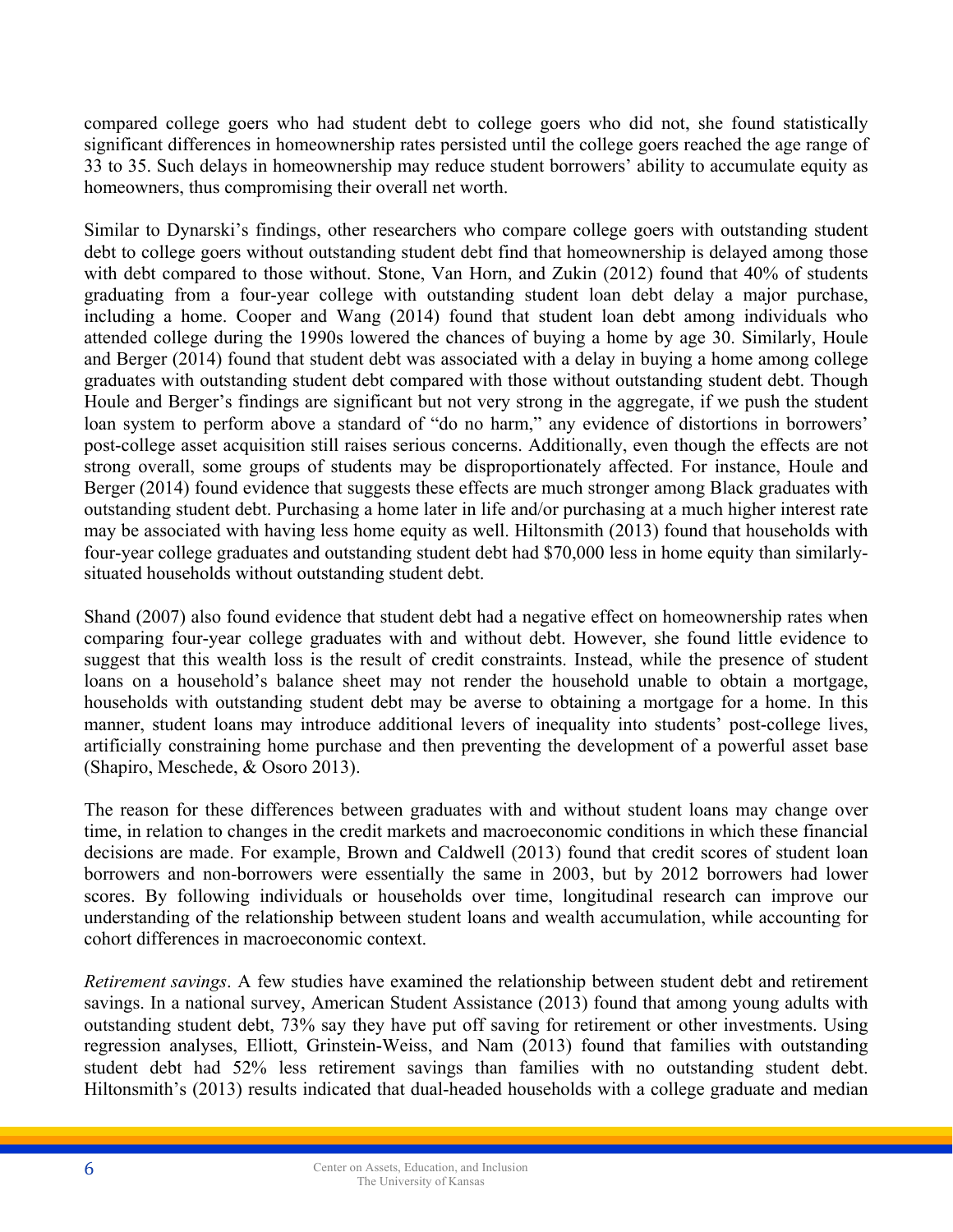student debt (\$53,000) had about \$134,000 less in retirement savings in comparison with dual-headed households with a college graduate and no student debt. Similarly, in a simulation, Egoian (2013) found that four-year college graduates with median debt of \$23,300 had \$115,096 less in retirement savings than a four-year college graduate with no student loans by the time they reach age 73.

*Net worth*. In this study we focus on net worth as a general measure of asset accumulation. Net worth is total assets minus total liabilities. Several studies have tested whether there is a relationship between having outstanding student debt and family net worth. For example, Elliott and Nam (2013) found that families with college debt may have 63% less net worth than those without outstanding student debt. Similarly, over the life course, Hiltonsmith (2013) found that an average student debt load (\$53,000) for a dual-headed household with bachelor's degrees from four-year universities leads to a wealth loss of nearly \$208,000. Fry (2014) also found a net worth loss among households headed by a collegeeducated (i.e., bachelor's degree or higher) adult younger than 40 who has outstanding student debt. Specifically, he found that a household headed by a college graduate without outstanding student debt has seven times (\$64,700) the typical net worth of a household headed by a college graduate who has outstanding student debt (\$8,700). Cooper and Wang (2014) also found evidence that student debt has a negative correlation with wealth for households with at least some college experience and a head or spouse who was 40 years old or younger. Furthermore, they found that the negative relationship between student loan debt and net worth was more noticeable among homeowners than among renters, suggesting that the delay in homeownership initiation is reducing net worth for borrowers.

Research reviewed in this section suggests that outcomes are diverging for different types of college goers and, further, that student loan usage may be one of the critical factors driving this inequity. This study is designed to better understand these relationships.

## **RESEARCH QUESTIONS**

In this study we build on previous research by examining the time it takes young adults with and without student debt to move up the economic ladder to the midpoint of the distribution. The analysis seeks to answer two research questions:

- 1. What is the relationship between outstanding student debt and the time it takes young adults who graduate from college to reach median income and net worth (the midpoint of the income and asset distributions)?
- 2. Does this relationship differ by gender or race?

The statistical analysis is designed to estimate differences between young adult college graduates with and without student debt, controlling for extraneous factors.

## **METHODS**

# **Data**

We use student loan, net worth, and income data derived from the National Longitudinal Survey of Youth 1979. The National Longitudinal Surveys (NLS) are a set of surveys designed to gather information at multiple points in time on the labor market activities and other significant life events of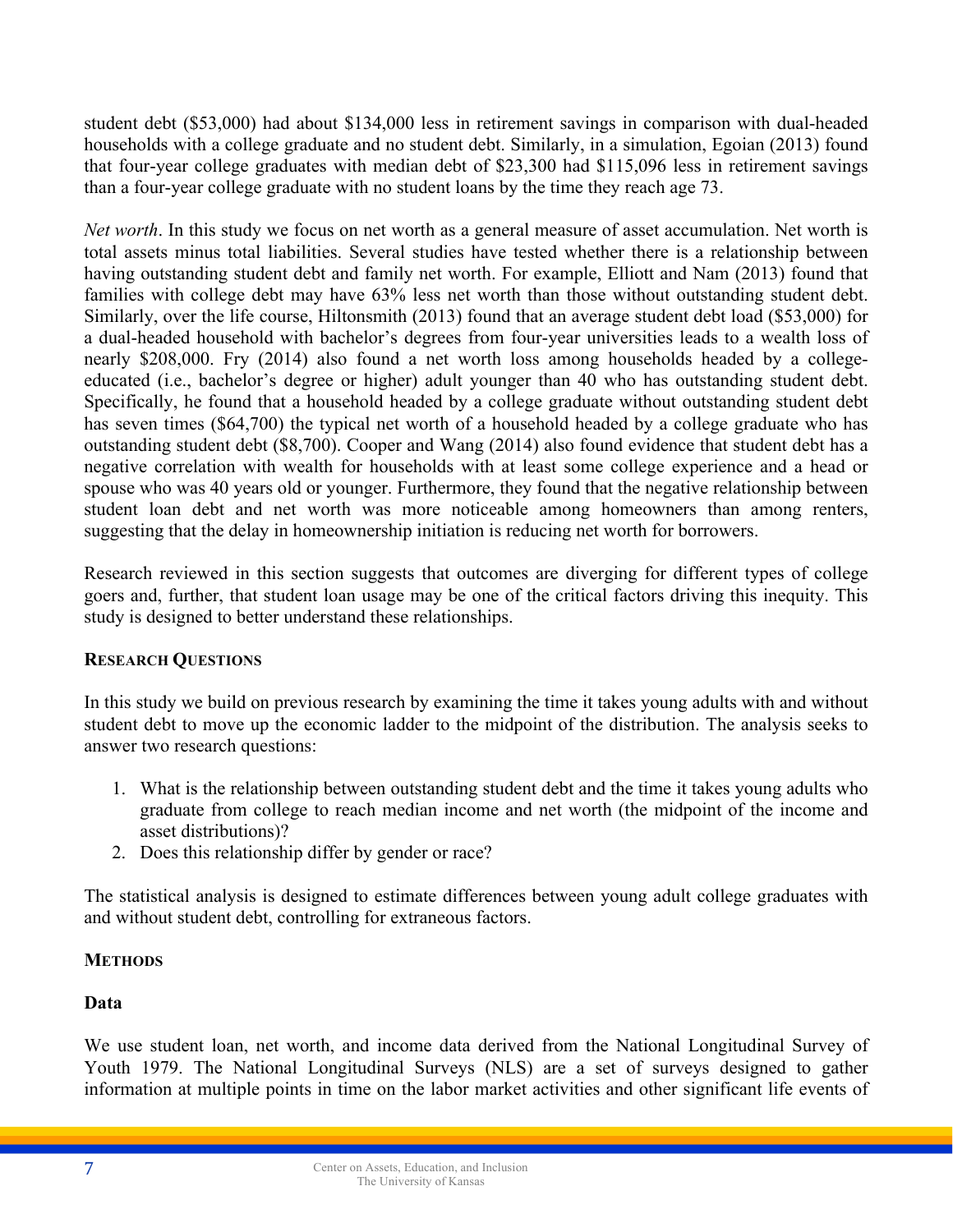several groups of men and women. These longitudinal datasets follow the same individuals over a long period, interviewing them once every calendar year. The 1979 cohort followed 12,686 young people and recorded their significant life events including events in areas such as education, family, and employment. A number of these individuals are still participating in this survey, which is ongoing.

For several reasons, it would be useful to examine both the NLSY79 and 97 cohorts. Unfortunately, in the 1997 cohort net worth was only collected at certain ages (e.g., ages 25 and 30) or according to certain independence rules for initial net worth. In the NLSY97 cohort, therefore, wealth is collected at infrequent intervals depending on age. Estimates of the time it takes to reach median wealth in NLSY97 data would likely depend strongly on age simply because we do not observe wealth at all ages. Given the limitations of the 1997 study, for this analysis, we use data from the NLSY79 only.

# **Sample**

We limit our analyses to young adults with a four-year college degree who are at least age 22, which is in the typical age range of college graduation. We include young adults who have a postgraduate degree because many college graduates go on to earn a graduate degree and because this decision could be influenced by the amount of student loans acquired as an undergraduate. The longitudinal data include repeated measures over a 32-year span with the baseline year being the year that each subject reached the age of 22. Most young adults are not observed for the full 32 years, but we include all of the data available.

# **Measures**

Our primary measures of interest include household net worth, household income, and amount of student loans ever acquired. Amount of student loans includes the total amount of education loans received from the first, second, and (in most years) third most recent colleges attended. In each year, the survey asked respondents if they attended college since the date of the last interview. If so, it collected information on the total amount of education loans to cover that attendance in 1984-1986, 1988-1990, 1992-1994, and then biennially. We adjust for inflation to 2010 dollars and calculate a cumulative total (i.e., the total amount of student loans ever acquired) for each individual. Based on this information, we also create an indicator for whether the respondent received any student loans.

Net worth includes all assets minus outstanding debt. NLSY79 collected information on multiple types of assets and debt in 1985-1990, 1992-1994, 1996, 1998, 2000, 2004, and 2008. We measure net worth in these years. NLSY79 did not collect asset data in 1991, 2002, 2006, or 2010. Net worth is therefore missing in those years for all respondents. In the survey, respondents estimate the approximate value of their home, savings, business, and automobile, as well as any mortgage or other debt. The survey administrators top code net worth and income measures to prevent identification; the values of those who fall above a certain threshold (the top 2% beginning in 1996) are replaced with the average of those above the threshold. Net worth is adjusted for inflation to 2010 dollars using the Bureau of Labor Statistics inflation calculator. In 2004 and 2008, NLSY79 collected information about outstanding student loan debt of the respondent and his/her partner. However, because this information is available in only two years, our main analyses include total net worth unadjusted for student loans. Sensitivity analyses using an alternative measure of net worth that adds the total amount of outstanding student loans to 2004 and 2008 net worth measures yield similar results.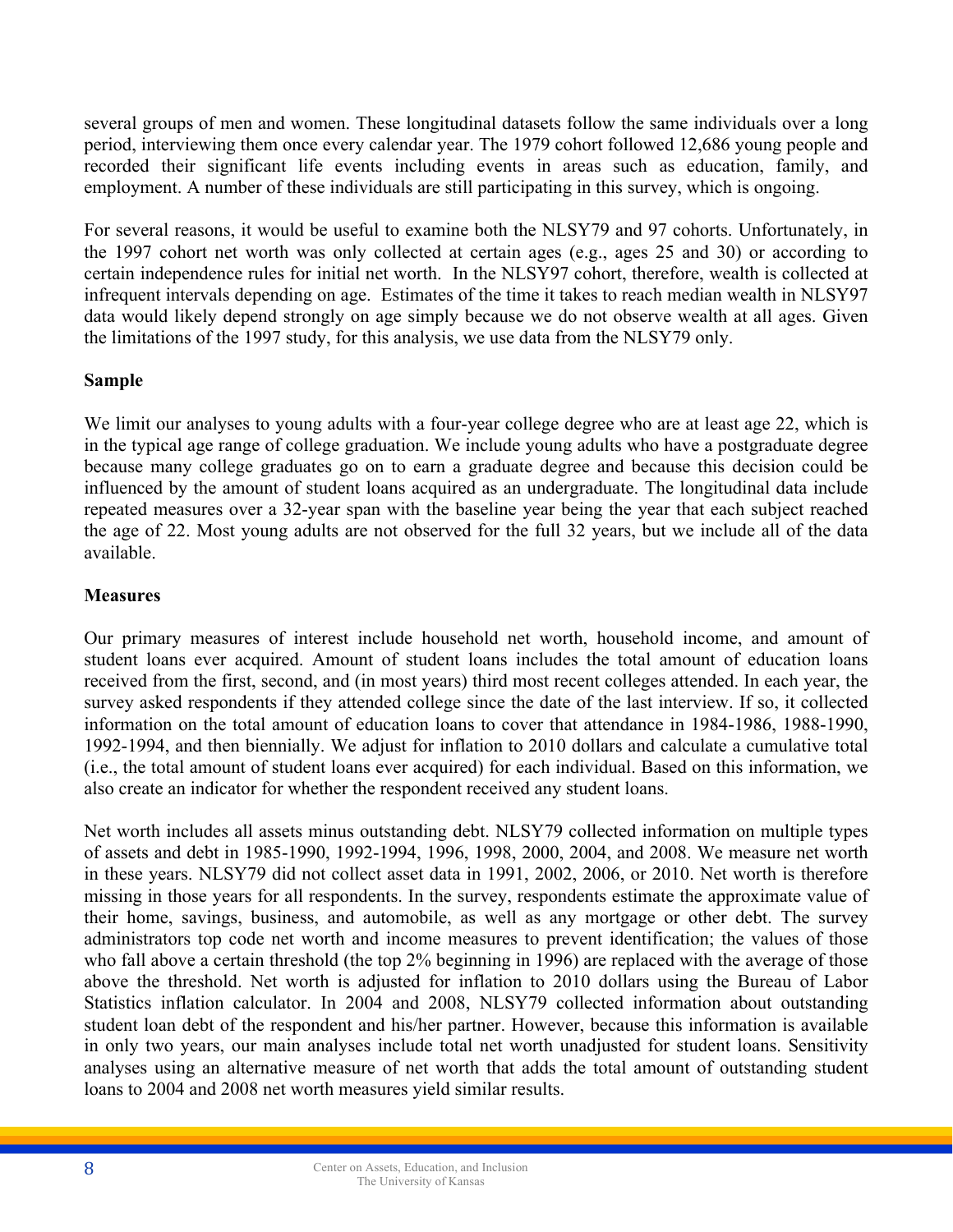Household income is measured in two ways – gross income and wage income. Gross income includes total household income from all sources recorded by the NLSY79. Wage income includes income from wages and salary of the individual and his/her partner. Income is available each year from 1979 to 1994 and every two years after 1994. In each year it is collected, the income value represents income from the previous year. Both income measures are adjusted for inflation based on the income year the value represents. For example, income in 1979 represents 1978 income and is adjusted for inflation to 2010 dollars based on the 1978 inflation factor from the Bureau of Labor Statistics inflation calculator.

Many students never acquire student loans and among those who do there is a great deal of variation. A small number of students take on very high amounts of student loans, which would skew the results. Therefore, to improve the quality of our analyses, we use the inverse hyperbolic sine (IHS) transformation to address skewness and prevent the exclusion of those with negative net worth values.

Using household income and net worth values, we calculate indicators for whether the individual's household net worth or income exceeds the median net worth or income in the U.S. in a given year. Median household income and net worth data are obtained from external sources to provide a more accurate measure of absolute mobility. Median income for each year from 1979-2010 is obtained from the Census. Median wealth for years 1979-2008 is obtained from Saez and Zucman (2016; http://eml.berkeley.edu/~saez/). NLSY79 did not collect net worth in 2010, so we do not have an indicator for whether an individual reached median net worth in 2010.

A number of covariates are used in the analysis. In our preferred analyses, we include only race and gender. Other measures include: 1) level of higher education; 2) occupational category; 3) marital status; 4) welfare use; 5) geographic location; and 6) baseline net worth or income at the first observation.

These variables are coded as follows. Level of higher education consists of two indicators: four-year degree or a postgraduate college degree. We create indicators for four broad occupational categories, including: professional or management occupations; sales or administration occupations; operations, service, farm, or armed forces occupations; and no occupation. Marital status includes three indicators: single; married; and separated, divorced, or widowed. Welfare use is an indicator for receipt of any welfare support. Geographic location includes indicators for each region of the U.S. (North East, North Central, West, and South) as well as an indicator for urban residence. Baseline net worth and income is the initial net worth or income value at age 22, or the first observed value if net worth or income is missing at age 22. We use the previously-observed value to replace missing values of family size, marital status, occupational category, and geography when possible, but results are similar without replacing these values.

## **ANALYSIS PLAN**

We first graphically compare the overall mobility patterns of those with and without any student loans using Kaplan-Meier estimates of the survival function. The Kaplan-Meier estimator provides an estimate of the probability of survival past a given time,  $t$ . In this case, "survival" represents those who have not achieved median income or net worth at a given time; "failure" indicates achieving median income or net worth. Throughout our analyses, we are estimating the time it takes to move up the economic ladder to the midpoint of the distribution. Since Kaplan-Meier is a non-parametric estimator, we are not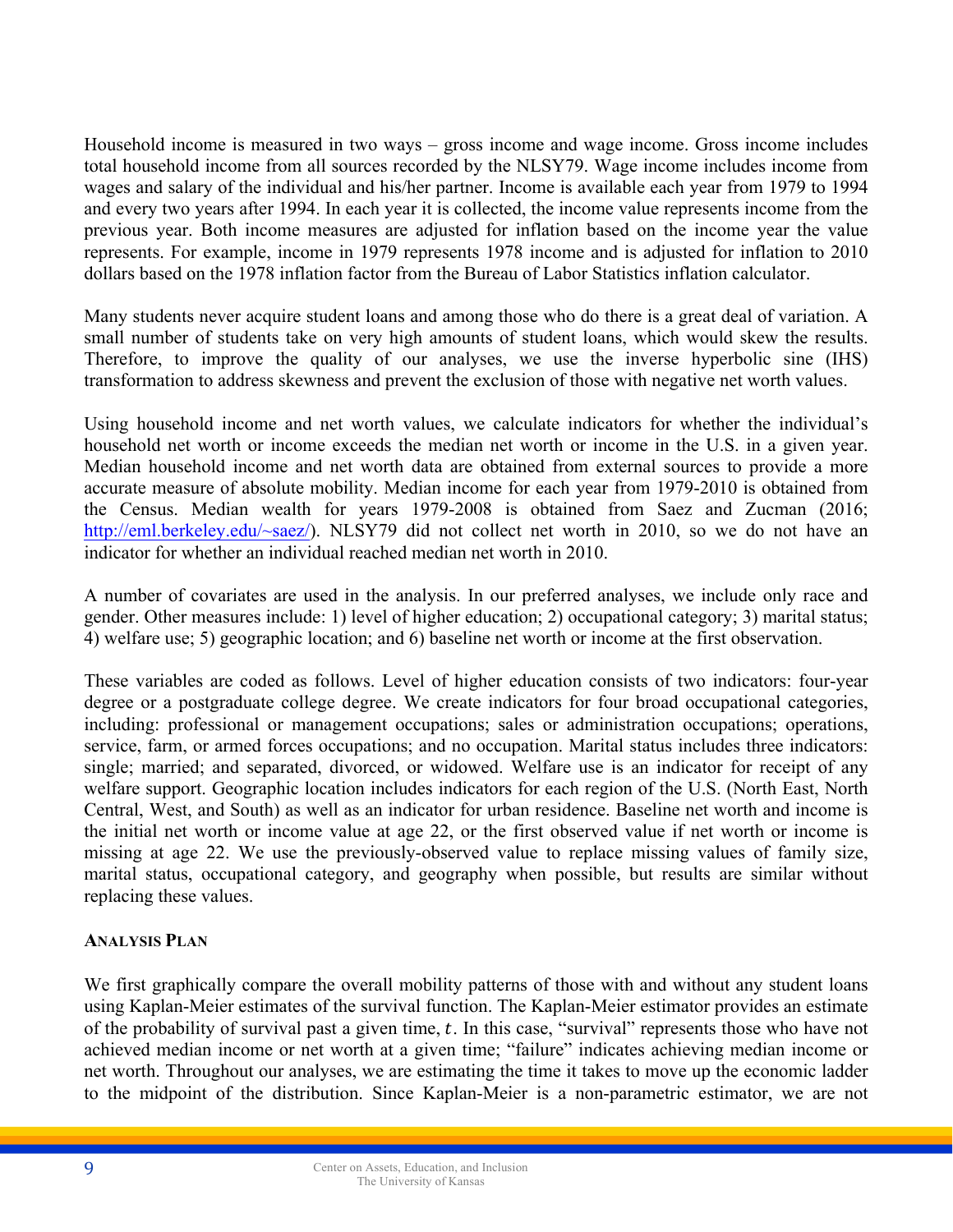required to make any parametric assumptions. The Kaplan-Meier estimates provide a visual method for inspecting the survivor functions of different groups, in this case those who differed in the acquisition of student loan debt.

We then use survival analysis to estimate the time it takes an individual to reach median net worth or income from age 22. Survival analysis concerns analyzing time to the occurrence of an event. In this analysis, we are interested in the time it takes young adults to reach median net worth or income and whether that time varies by student loan debt. Measuring mobility to the median of the distribution allows us to measure mobility to the top half of the income and wealth distributions in the U.S., which may provide a sense of having "made it", as understood in American society. It also indicates movement out of the bottom, which may be more difficult for graduates of color. Measuring mobility in this way provides a consistent measure over time that also accounts for changes in the distribution. We will also investigate whether this relationship varies by gender or race.

Survival analysis does not assume normally distributed error terms and incorporates the rich longitudinal information available in the NLSY. Our primary analyses use a semi-parametric estimation technique, specifically the Cox proportional hazards model, which does not parameterize the baseline hazard function but assumes that the covariates multiplicatively shift the baseline function. While parametric survival analysis models require specifying a distribution of survival time, the Cox proportional hazards model avoids the issue of time dependence and only assumes proportional hazard rates over time. That is, it assumes that cases at different values of an X variable have the same ratio or relative difference in risk over time. This assumption is testable and, in instances when it does not hold, time-varying covariates are added to address any variation in their importance over time.

More technically, the proportional hazards model portrays the ratio of the hazard rate to a baseline hazard rate as an exponential function, as in the following equation.

$$
\ln(h(t)) = \ln(h_o(t)) + b_1 x_1 + b_2 x_2 + \dots + b_p x_p
$$

Models predict the log of the hazard rate, with the log of the baseline hazard rate entered as a constant. Since the hazard rate is expressed as a function of the baseline hazard rate and not time, time dependence does not have to be modeled. The proportional hazard rate is calculated at each year for those in the risk set, which reduces the importance of minor measurement inconsistencies across years. The risk set includes households that have not reached median income or wealth as of the preceding survey wave.

Survival analysis requires some transformations to the data to enable the calculation of the probabilities of failure. We conduct the analysis using Stata statistical software which has a well-developed set of commands for running survival analysis, including commands for data transformation, data analysis, and reporting. The baseline observation is the year in which the respondent turns 22. The hazard rate for individuals reaching the median net worth or income threshold is measured annually through a survival analysis approach until the final endpoint in 2010 (2008 for net worth). The data are right censored and individuals are removed from the risk pool once they have achieved median net worth or income. We use the default Breslow method for ties in the timing of reaching median net worth or income.

We estimate three Cox models using the full sample of college graduates. The first includes only student loans. The second controls for gender and race, to address the possibility that both student loan amounts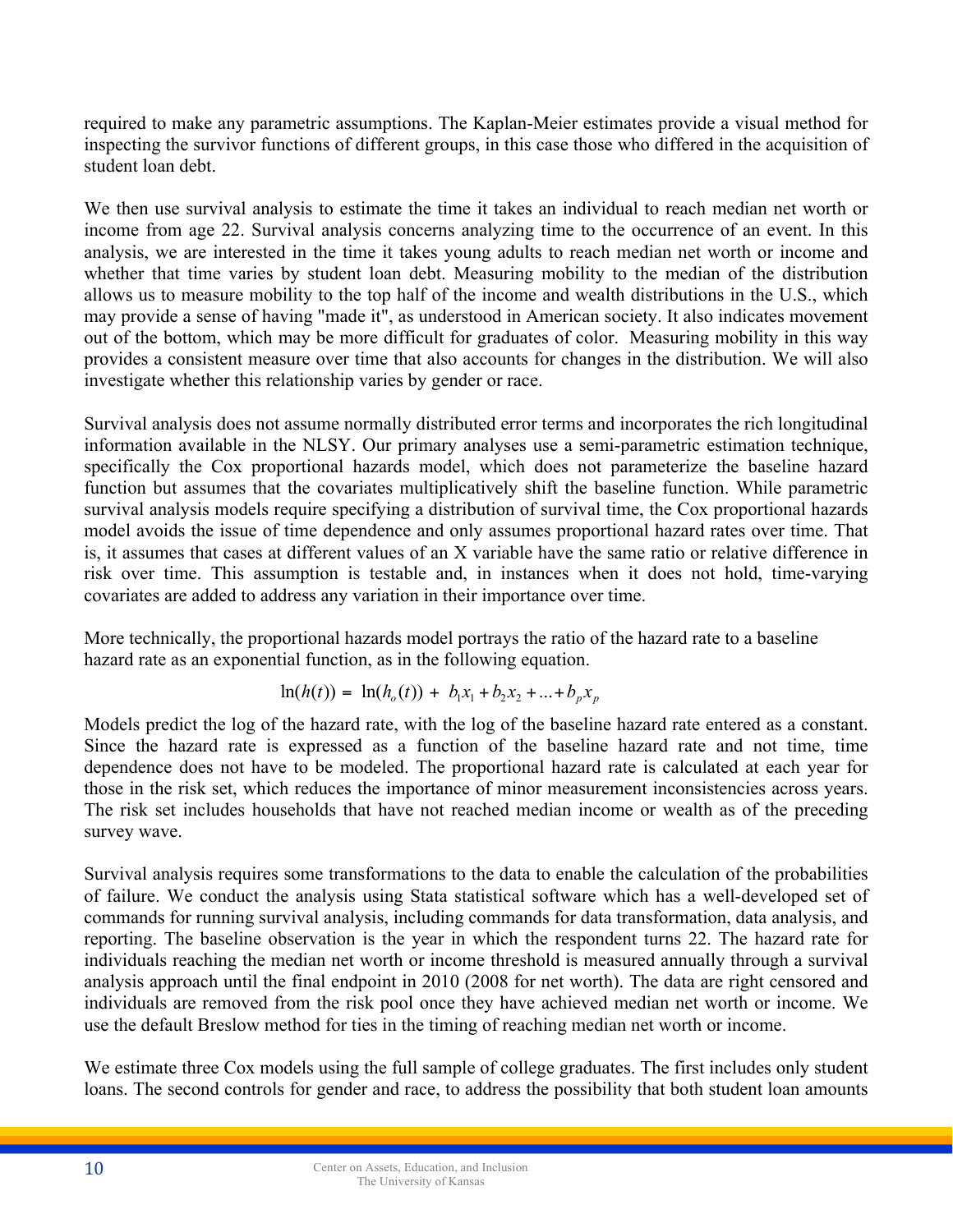and net worth or income could differ by gender and race. The third includes several additional controls, including level of higher education, occupational category, marital status, welfare use, geographic location, and baseline net worth or income. The third model includes measures that could depend on outstanding student loans. Because individuals may respond differently to holding a student loan, including these controls can make it difficult to interpret the results. For example, student loans could encourage individuals to prioritize income over other factors in choosing an occupation or encourage them to live in a region with higher income potential. Other individuals with student loans may be able to live with parents and reduce living costs while repaying their loans. Loans could also encourage some college graduates to acquire postgraduate education, while discouraging others. Due to these potential heterogeneous responses, our preferred estimates include only gender and race, along with student loan value. However, we include the third model with multiple covariates to assess robustness.

Finally, we estimate whether the relationship between student loans and time to achieve median net worth or income differs by race or gender. We do this by including interaction terms and also by estimating separate models when limiting the samples to men, women, Black, Latino, and other race individuals.

## **DESCRIPTIVE RESULTS**

Table 1 summarizes the sample of young adults in the NLSY79, limited to those over age 21 with at least a four-year college degree. Of interest, average student debt in this study is \$24,534.42 (median \$13,494). Further, descriptive data indicate that college graduates with student loans have about 30% less net worth than college graduates without student loans.

## [Insert Table 1]

Table 2 takes a closer look at net worth and household income among participants age 40 and above. The descriptive data indicate that while college graduates with student loans earn more, they have less net worth. This is supported by the fact that while college graduates with student loans earn more (wage income is higher) than college graduates without student loans, there is not a statistical difference in their income (wages, income from assets, and income from transfers).

[Insert Table 2]

#### **SURVIVAL ANALYSIS RESULTS**

Figure 1 shows Kaplan-Meier estimates of the likelihood of remaining below median wealth for college graduates who acquired student loans and those who did not. The figure illustrates that those with student loans achieve median net worth more slowly than those without student loans. That is, the survival curve for four-year college degree holders with student loans falls less slowly than the curve for those who completed their education without acquiring any student loans. In addition, those who acquired any student loans are slightly less likely to achieve median wealth by age 52 than those who never took on student loans.

[Insert Figure 1]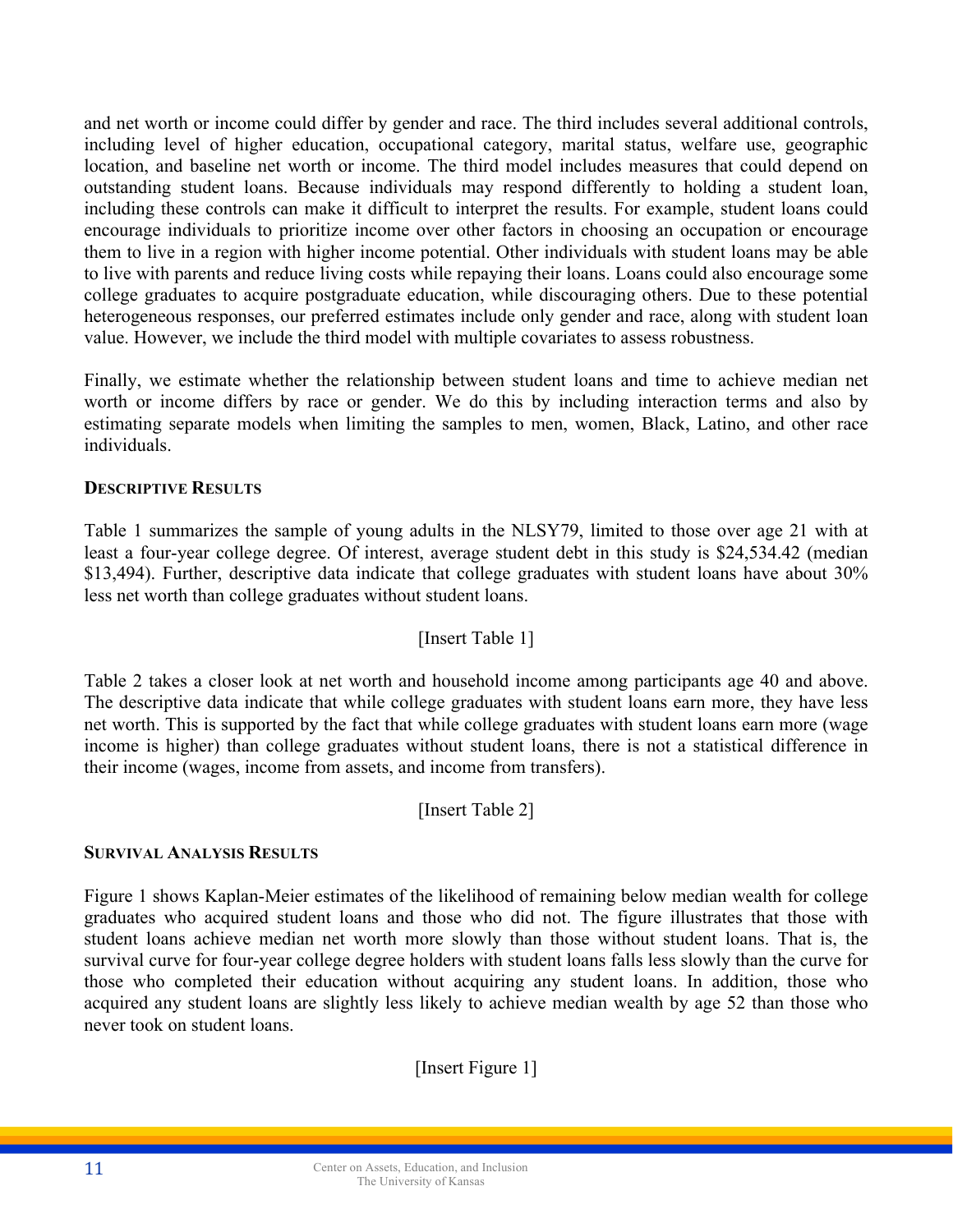Figure 2 shows Kaplan-Meier estimates of the likelihood of remaining below median household income for college graduates who acquired student loans and those who did not. The curve for young adults with student loans falls slightly more slowly than the curve for those without. However, the curve for those with loans is slightly lower than the curve for those without by about age 35. These differences, however, are small and may not be significant. The graph for wage income is similar to that for total household income and not shown.

## [Insert Figure 2]

Table 3 includes the mean and median amount of time required to reach median wealth or income among college graduates who did and did not acquire student loans. Time is measured in years and we begin our analyses from age 22, so median time to exit indicates the number of years after age 22 required for half the sample to reach median net worth or income. The sample sizes in Table 3 reflect that many young adults have already achieved median total household income by age 22. The analyses are conducted on college graduates who have not already achieved the outcome measure. In other words, we limit each individual to one failure; once they have ever reached median wealth or income, they are removed from the risk set. The descriptive results in Table 3 suggest that young adults who acquire student loans reach median wealth more slowly than their counterparts who do not. However, the difference between those with and without student loans does not seem to exist for income.

## [Insert Table 3]

In order to test differences statistically, we use the log rank test, which is an extension of the Mantel-Haenszel test (see Table 4). The test statistic is obtained by constructing contingency tables at each distinct failure time and then combining these results. The test compares the observed number of failures against the expected number of failures to establish equality under the null hypothesis of no difference in survival among the groups. Table 4 shows that the log rank test of difference between those with and without student loans in the timing of reaching median net worth is significant. In other words, there is sufficient difference between the observed and expected number of failures for us to reject the null hypothesis of no difference between those with and without student loans. This difference is not significant, however, for income. To assess variation in time to reach median wealth or income by other factors, Table 4 provides the chi square statistic and its significance for log rank tests of several variables, in addition to student loan holding. Results indicate significant differences in intragenerational mobility patterns by race, marital status, occupation category, and welfare support. Differences by region are not consistently significant.

#### [Insert Table 4]

#### **Net Worth**

Table 5 shows results using IHS transformed student loans to predict time to median wealth. As stated, descriptive analyses reveal that the average college student in this study acquires \$24,534.42 of student loan debt. In this study, even one third of the average amount, an additional \$10,000 in student loans, is associated with a 26% decrease in the rate of achieving median net worth (1-exp(-.03\*9.9)).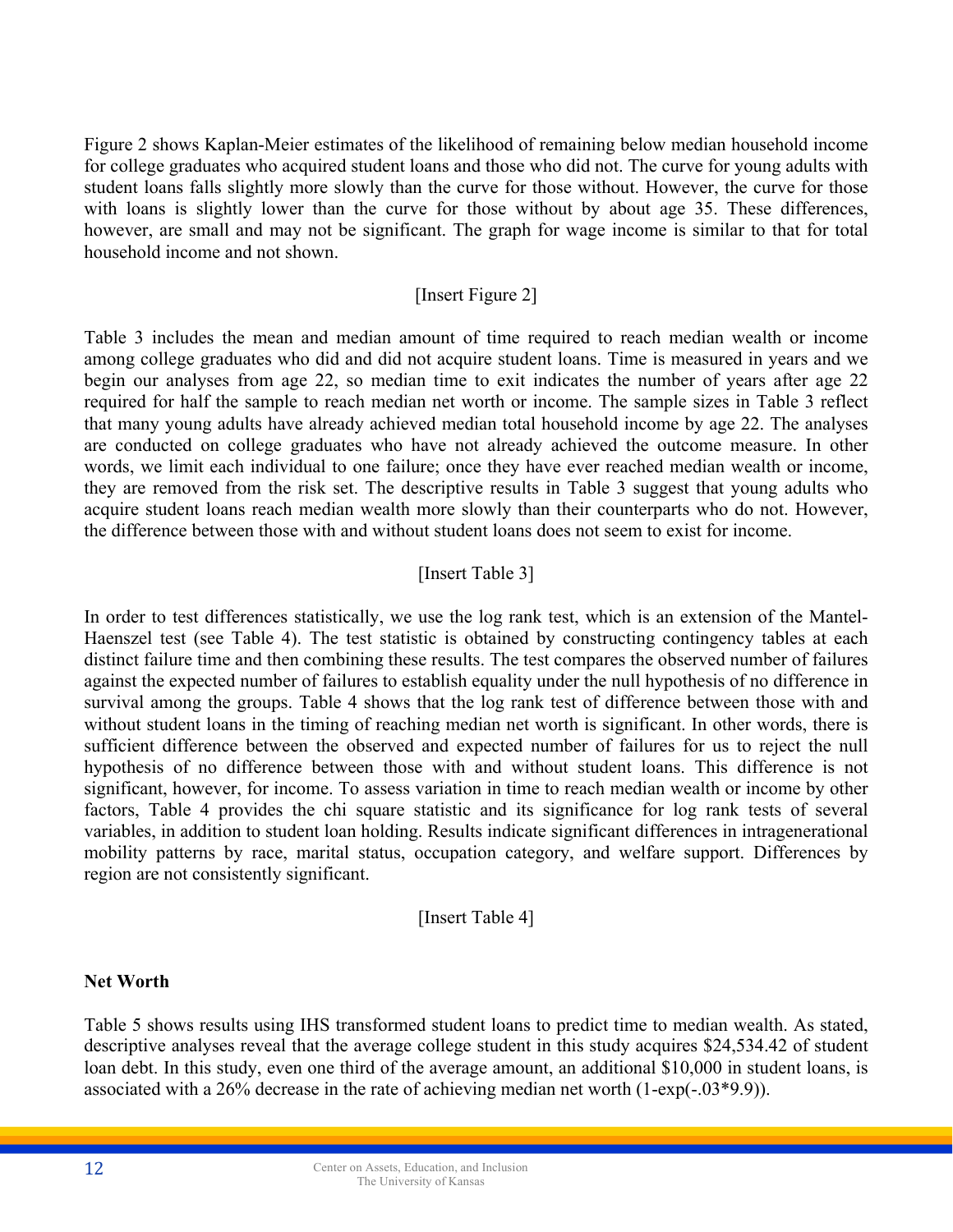Model 3 includes several additional covariates, including baseline net worth, postgraduate degree, family size, marital status, welfare support, occupational category, and geography. In this model, tests of Schoenfeld residuals showed that the proportional hazards assumption for baseline net worth, race, married, and occupational category did not hold  $(p<0.10)$ . We therefore include time-varying measures for these covariates to allow their relationship with likelihood of achieving median net worth to vary over time. With all of these measures included, the relationship between student loans and time to median wealth is still negative. Specifically, based on Model 3, an additional \$10,000 in student loans is associated with an 18% decrease in the rate of achieving median net worth.

## [Insert Table 5]

The relationship between student loans and time to reach median net worth could be simply mathematical. That is, those who have student loans could have lower net worth because of the amount of their outstanding student loan debt. In 2004 and 2008, NLSY79 collected the amount of outstanding student loan debt of the individual and his/her partner. Because this information is available in only two years, our main analyses include total net worth unadjusted for student loans. However, sensitivity analyses using an alternative measure of net worth – that adds the total amount of outstanding student loans to 2004 and 2008 net worth measures – yields similar results. That is, even when adjusting net worth for outstanding student loan debt (in the two years it is available), the negative relationship between student loans ever acquired and time to reach median net worth still holds. This result is far from conclusive but suggests that the delay in reaching median net worth is not simply due to the amount of student debt owed, but maybe just about having any student loans. Even when excluding the amount of student loan debt from the calculation of net worth, those with student loans still reach the median more slowly.

#### **Income**

Table 6 presents results similar to those in Table 4, but for models predicting the time it takes an individual's total household income to reach median national household income. In all three models, the relationship between student loans and time to median income is small and negative, but not significantly different from zero.

## [Insert Table 6]

Table 7 shows results similar to those in Table 5, but using household wage income rather than total income. In the first two models, the relationship between student loans and time to median income is not significantly different from zero. In Model 3, which controls for baseline wage income, postgraduate degree, family size, marital status, welfare support, occupational category, and geography, the relationship between student loans and time to median income is small but negative  $(-0.01, p<0.05)$ . In this model, tests of Schoenfeld residuals showed that the proportional hazards assumption for baseline wage income, gender, race, postgraduate degree, family size, and occupational category did not hold  $(p<0.10)$ . We include time-varying measures for these covariates to allow their relationship with likelihood of achieving median income to vary over time. Based on the coefficient for IHS student loans in Model 3, an additional \$10,000 in student loans is associated with a 9% decrease in the rate of achieving median income.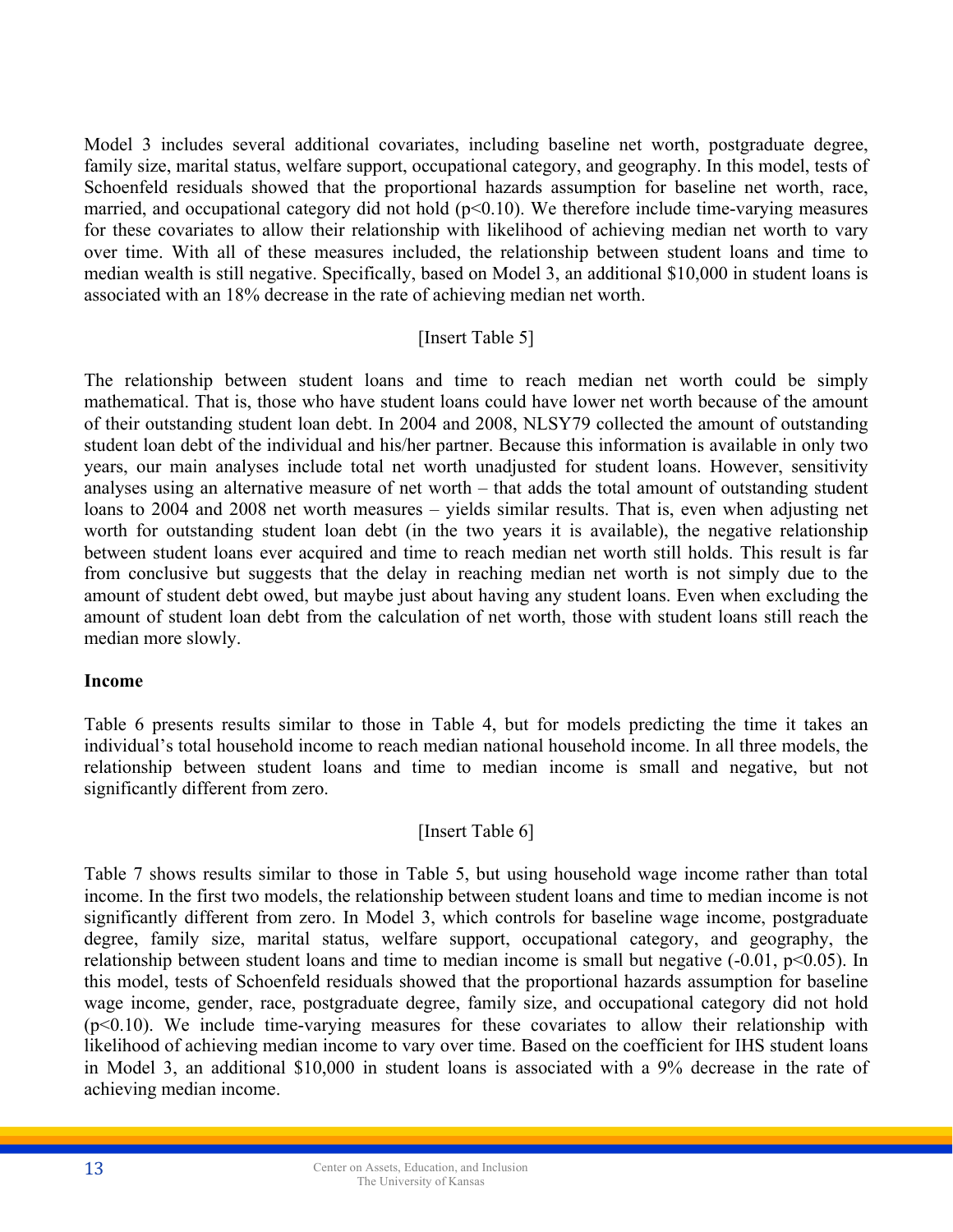# [Insert Table 7]

## **Variation by Race or Gender**

The slower achievement of median wealth among student loan holders could reflect race or other differences. For example, Black or Latino students who complete a college degree may be more likely to acquire student loans because their parents may be less able to pay the costs of college attendance. Black or Latino students may also acquire wealth more slowly for a variety of reasons. To address the possibility that race or some other factor is driving the relationship between student loans and intragenerational mobility, we use Cox proportional hazards models. To investigate whether the relationship between student loans and the timing of intragenerational mobility differs by race or gender, we first include interaction terms in Model 2 of each analysis above. Specifically, we interact IHS student loans with Black, Latino, and male. When we include these interaction terms one at a time in Model 2, which controls for gender and race, we find that only one is significant: IHS student loans x Black when predicting time to median net worth.

Given the largely null interaction effects, we present results from models limited to Black, Latino, and other race, male, and female young adults. Table 8 shows the estimated relationship between student loans and time to median net worth or income for each group. In each case, the model estimates the relationship between IHS student loans and time to median net worth or income, including no other covariates. As in Tables 6 and 7, there is no significant relationship when predicting time to median income. For median net worth, the results suggest a slight negative relationship between student loans and the rate of achieving median net worth for all groups except Blacks.

## [Insert Table 8]

The negative relationship between student loans and time to reach median net worth for all others groups suggests that student loans may hinder the ability of young adults to build wealth and achieve upward mobility. The nonsignificant coefficient for Blacks suggests that student loans may not present an additional hurdle to net worth accumulation for Black young adults. This could reflect high rates of borrowing to fund college among Blacks (i.e. a small number in the comparison group of those without loans in the Black sample), the difficulty of achieving median net worth for Black households with or without loans, or some other factor. Further research on the relationship between student loans and intragenerational mobility within racial groups is warranted.

#### **DISCUSSION**

In America, education is an important part of our social welfare system, a key tool for providing all citizens with equal opportunity for achieving economic mobility. Early on, policymakers realized that it is not enough to have a public education system. For education to function as a catalyst of economic mobility opportunities—broadly shared—it also must be accessible to everyone. As higher educational attainment became increasingly essential to individuals' financial security and upward mobility, access to postsecondary institutions emerged as a major policy challenge. In an attempt to make colleges and universities accessible to all, the federal government began providing financial aid, a commitment always tempered by ideology that largely frames higher education as a 'private' good. In recent years,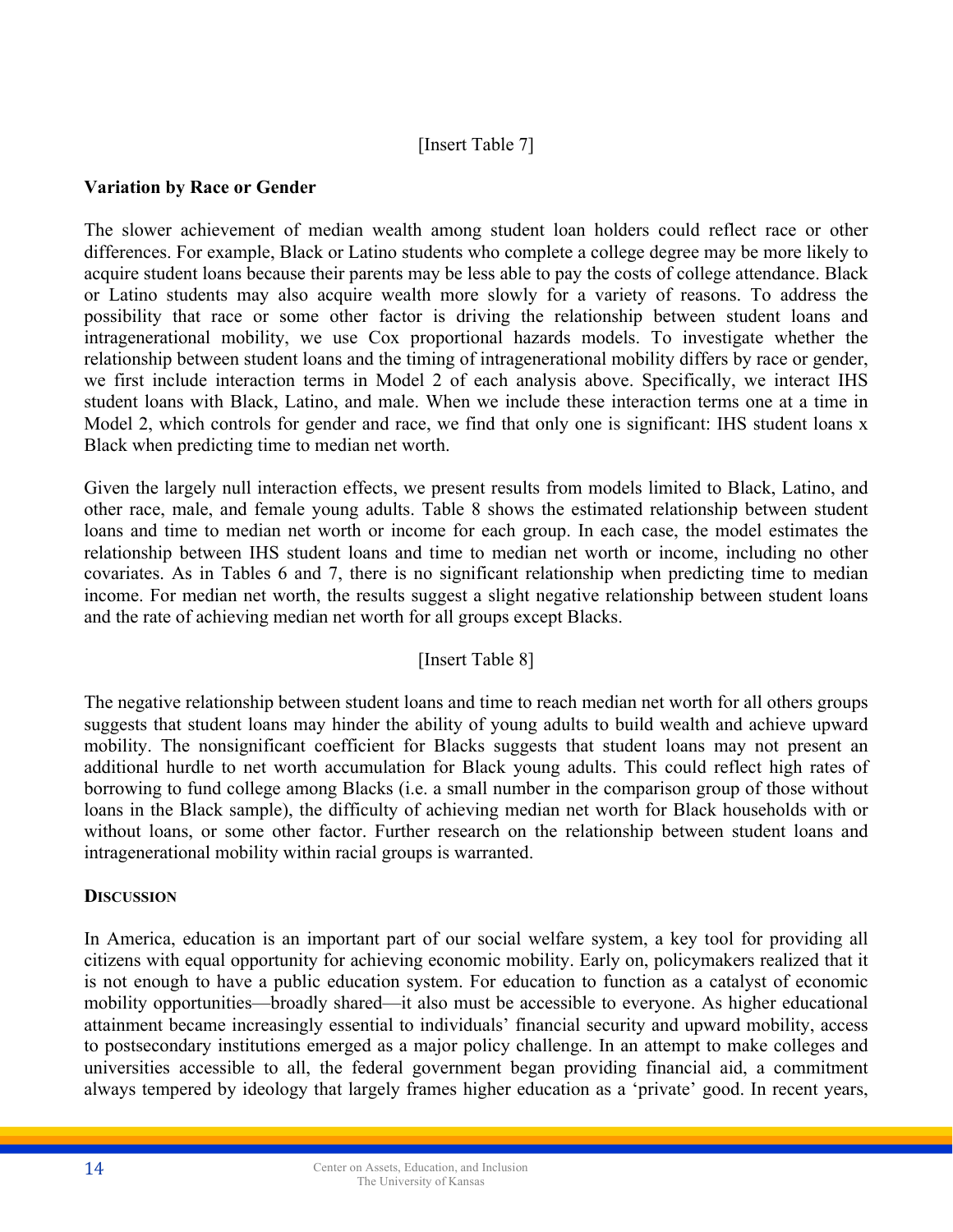the value of need-based financial aid—once the cornerstone of the nation's investment in college access—has eroded in the face of rising tuition costs. Student loan usage has skyrocketed in this breach. Little evidence supports reliance on student borrowing as a complement to education's equity aims. Indeed, concerns about student loan debt have led to a growing body of research which underscores that a measure of merely being able to pay for college is insufficient for understanding education's equalizing capacity. *How* students pay for college also matters. This study builds on this emerging body of research by examining the relationship between student debt and the time it takes to move up the economic ladder to the midpoint of the income and asset distributions, a measure that can be understood as having 'made it' in the U.S. economy.

# **Delayed Returns on a Degree: The Case of Net Worth**

Findings from this study reveal that college graduates with outstanding student debt take more time to move up the economic ladder and reach the midpoint of the net worth distribution than college graduates without outstanding student debt. More specifically, an additional \$10,000 of student debt, only one third of the average amount college students acquire (Miller, 2014), is associated with a 26% decrease in the rate of achieving median net worth. Even after controlling for key variables such as baseline net worth, postgraduate degree, family size, marital status, welfare support, occupational category, and geography, acquiring the relatively small amount of \$10,000 in student loans is still associated with a 16% decrease in the rate of achieving median net worth. Together, these findings are consistent with past research which finds that being a college graduate with student loans is associated with having less net worth (e.g., Cooper & Wang, 2014; Elliott & Nam, 2013; Fry, 2014, Hiltonsmith, 2013).

While, today, largely as a result of media depiction, problematic debt has been roughly defined as \$100,000 or more per student borrower, findings from this study suggest that much smaller amounts of student loans may be associated with a reduction in the return on a college degree. These findings are also consistent with other research that indicates that much smaller amounts of debt may be associated with poor financial outcomes for college graduates with outstanding student debt (e.g., Brown, Haughwout, Lee, Scally, & Klaauw, 2014; Elliott & Nam, 2013; Zhan, Xiang, & Elliott, 2016). For example, Zhan et al. (2016), among a sample of college-goers, found that having outstanding student loans was statistically associated with having less net worth when compared to not having outstanding student loans. Amount of student debt, however, did not have a statistically significant relationship with net worth. Brown et al. (2014) found that the highest default rates, at nearly 34%, are among borrowers who owe less than \$5,000. It is important to point out that Brown et al. (2014) include all college-goers, not just college graduates, as we did in this study. Brown and colleagues suggest that those who do not complete college make up the larger proportion of individuals who struggle to pay back these small dollar loans. That is, the small dollar loan default problem may be a problem for students who do not graduate from college. Moreover, Akers (2014) found that "high-debt borrowers face financial hardship at only slightly higher rates than comparable households with less debt" (p. 4). Given her findings, she went on to suggest changing current student loan lending policies to better account for borrower's "predicted ability to repay" (Akers, 2014).

Zhan et al. (2016) found that Black students with outstanding student loans had \$5,300 (40%) less net worth than their White counterparts with outstanding student loans. In our study, however, when Black college graduates with outstanding student debt are compared to other Black college graduates, we find no statistical difference. The null relationship among Blacks could represent the difficulty faced by this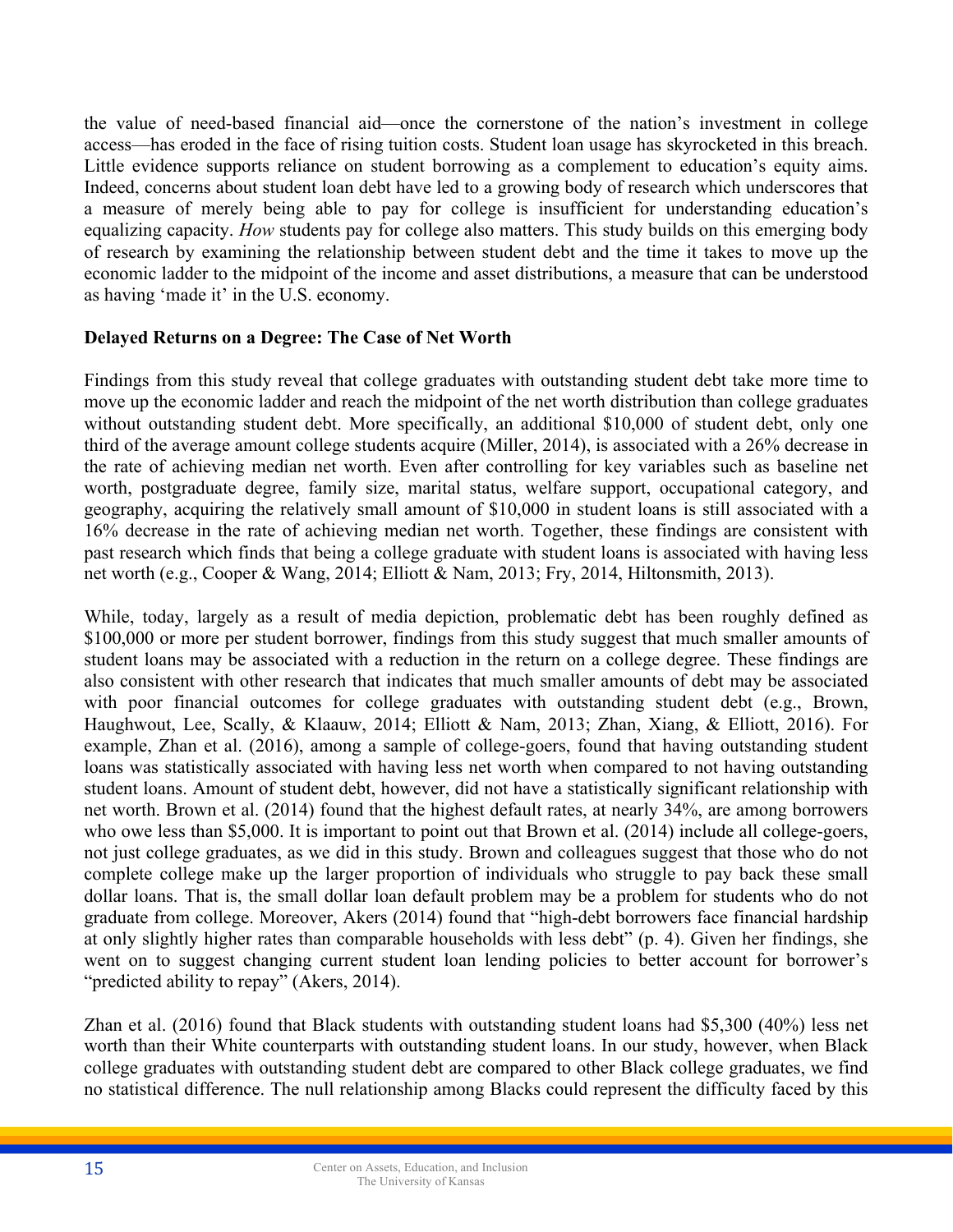group in building net worth, regardless of student loan debt (Conley 1999; Shapiro 2004). For example, if Blacks face additional challenges or discrimination acquiring a mortgage to buy a home, they may be less able to build their net worth regardless of student loans. Alternatively, the null relationship could suggest greater equality among Black college degree holders in acquiring wealth. That is, Black college graduates who have outstanding student debt may receive the same return on a degree as Black college graduates who do not have student loans (although this does not mean they enjoy the same return on a degree as other racial/ethnic groups do; Emmons & Noeth, 2015). Zhan et al.'s (2016) findings may support this contention. They found that Black college-goers without outstanding student loans report significantly less net worth than White college-goers without outstanding student loans. However, this finding warrants further research to better understand how and why the relationship between student loans and net worth differs by race.

Contrary to our null findings with regard to Black college graduates, findings indicate that having outstanding student debt is significantly related to taking longer to move up the economic ladder to the midpoint of the asset distribution. We could find no research that currently exists that examines the effects of student debt on Latino college graduates' net worth accumulation. A way to explain the negative relationship among Latino college graduates is their views on student debt. Research has consistently found that Latinos are more averse to taking out student loans than other racial groups (e.g., Callendar & Jackson, 2005).

## **Delayed Returns on a Degree: The Case of Income**

This study finds some evidence that college graduates who have outstanding student debt take longer to reach median income when compared to college graduates who do not have outstanding debt. An additional \$10,000 in student loans is associated with a 9% decrease in the rate of achieving median income. However, in this study we find that differences do not emerge until about age 35. Similarly, Hiltonsmith (2013) found that college graduates with outstanding student debt start off earning more than their counterparts without outstanding student debt, but by their early 40s college graduates without outstanding student debt begin to earn more and it is in their mid-50s that this difference becomes statistically significant. The fast earnings start by students with outstanding student debt might be due to career choices. Previous research shows that college graduates with outstanding student debt opt for higher-paying jobs upon graduation, even within the same profession, due to the perceived burden it will be to pay back their student loans (e.g., Minicozii, 2005; Rothstein & Rouse, 2011).

The fast earnings start may be counterbalanced, however, by a slow asset start by college graduates with outstanding student debt. This brings up an interesting question for research on lifetime earnings of college graduates. Such research has been constructed with the question in mind, "Is a young adult who graduates from college better off than if they did not graduate from college?" As such, the comparison is between college graduates and high school graduates. However, our findings and Hiltonsmith's (2013) findings suggest that over the course of a college graduate's lifetime, college graduates with outstanding student debt may acquire fewer assets than their counterparts without outstanding student loan debt. We speculate, and there is some evidence to suggest, that a reason for this might be that college graduates with outstanding student debt wait to invest in income-building assets such as retirement savings or a home (e.g., Egoian, 2013; Houl & Berger, 2014) but possibly even other types of income-building assets like stocks, bonds, rental homes, retirement accounts, or other saving mechanisms. Because of compound interest and other cumulative benefits of early wealth accumulation, even small delays in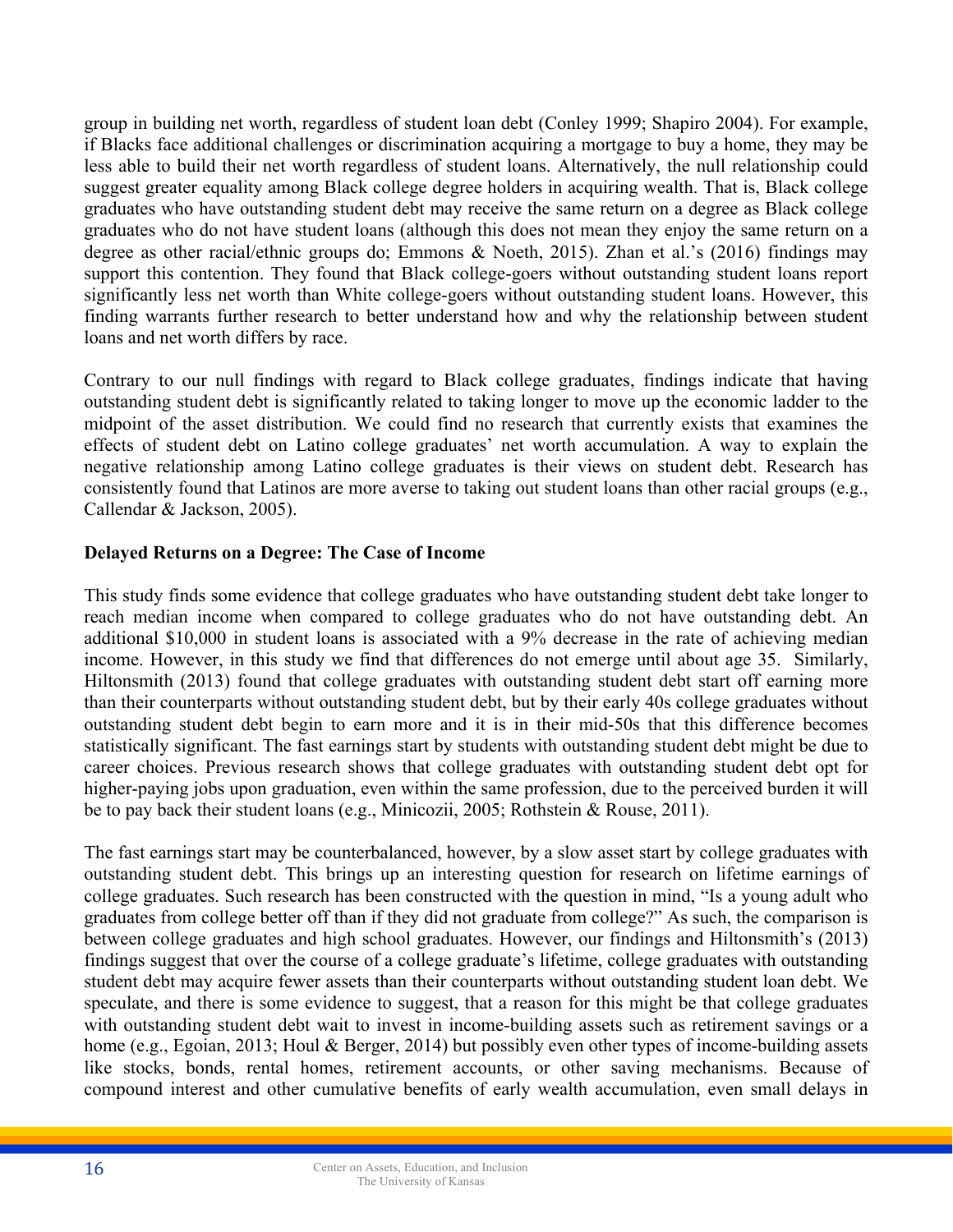investments can generate substantial inequality later in life. These delays in achieving asset-building milestones in route to achieving the American Dream result in college graduates with outstanding student debt falling behind and may, then, contribute to the persistent wealth inequality observed in the U.S. today.

## **POLICY IMPLICATIONS**

The findings from this study shine light on the fact that college graduates who have to pay for college with student loans take longer to reach median net worth than their counterparts who do not have student loans. This indicates there is a real price for paying for college with student loans. It is more than an inconvenience for the individual; there is also an economic price for society. The economy relies on people buying homes and investing in their own retirement, for example, and these activities may be constrained among student borrowers. There is also a social price to pay. Given that education is believed by many to be one of the key mechanisms for creating equality in society, if college graduates see others benefit more from their degrees without apparently working harder, they may begin to question the ability of education to serve as an equalizer and, indeed, the fairness of our society more generally. Therefore, we suggest that for student loans to survive as a part of a U.S. financial aid system, we must answer the question, "Do students who pay for college with loans do as well financially as students who do not pay for college with loans?"

Moreover, because low-income students and minorities disproportionately rely on student loans to pay for college, policies that promote student loan use as a way to finance college introduce or exacerbate inequality in the higher education system. It is not enough that students have a way to pay for college. Our results, along with the growing body of evidence review in this study, suggest that how they pay for college also matters. If a key role of education is to create greater economic mobility and equity, then we suggest that financial aid policies should augment education's capacity to function as an equalizer. As expressions of asset-based approaches to financial aid, Children's Savings Accounts or CSAs may be one such intervention. Typically started at birth or kindergarten, CSAs leverage families' investments with an initial deposit and matching donor funds, usually at a 1:1 ratio. Unlike student debt, CSAs have the potential to work on multiple dimensions—early education, affordability, completion, and postcollege financial health—to improve outcomes and catalyze opportunity (Elliott & Lewis, 2015).

Findings also bring into question policies such as Income-Based Repayment, Pay-It-Forward plans, and even deferment and forbearance. These types of policies extend the time it takes to pay off student loans. While these programs help treat the symptom--student loan default--they may only worsen the student loan crisis in the long run. This is because they delay asset building by prolonging the time it takes for people to pay off their debt. Additionally, because low-income and minority students disproportionately rely on student loans as a way to pay for college, such policies may only be exacerbating racial wealth inequality in America.

Another implication is that, contrary to much of the public dialogue, which focuses on high-dollar debt, even relatively small amounts of debt can be associated with failing to move up the economic ladder to the midpoint of the distribution. The uncertainty about how much debt is too much debt brings into question the current practice of making student loans the primary way the federal government addresses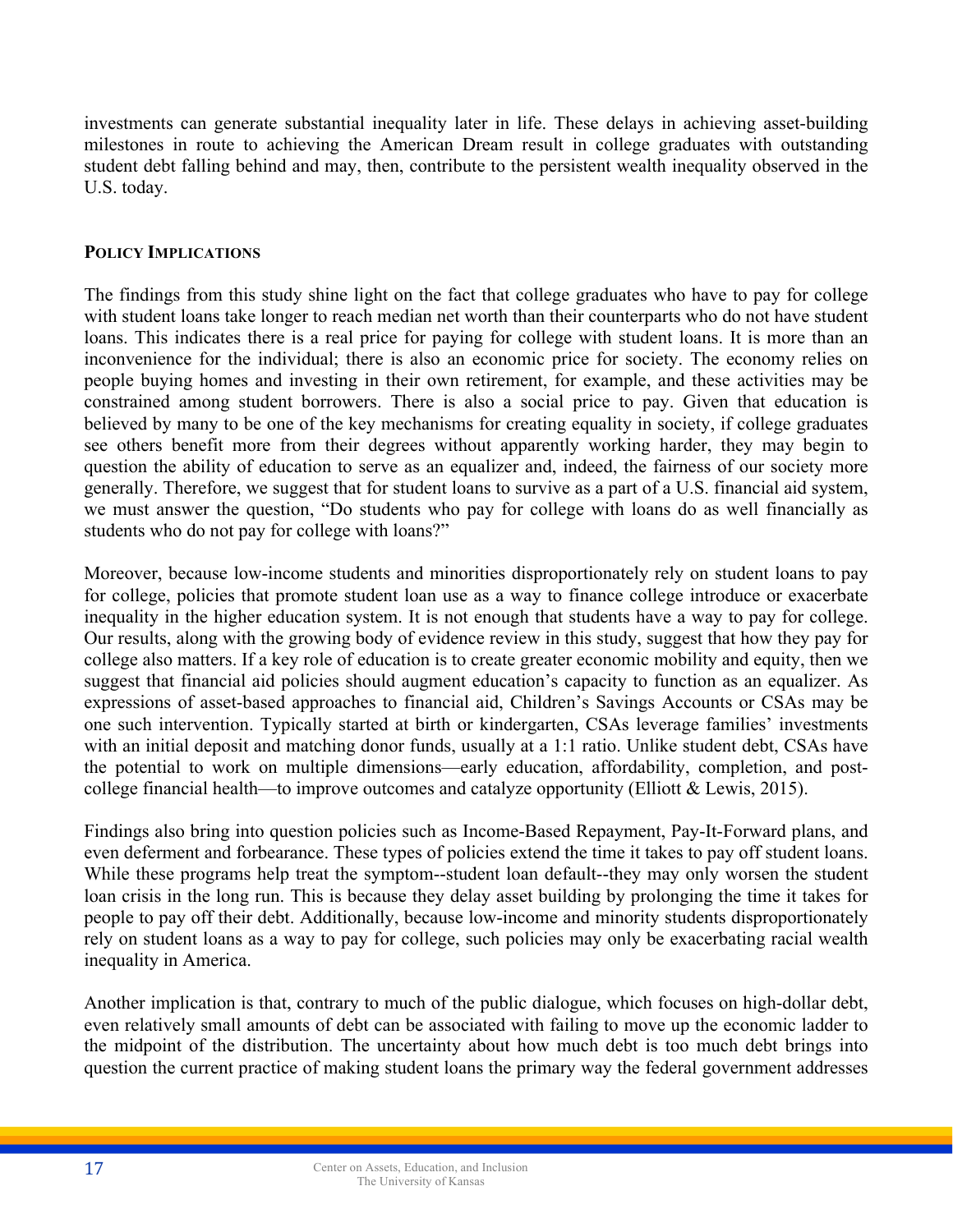the access issue. Indeed, our results suggest that any student loan debt is too much. Access, in other words, should not be considered without also thinking about issues of equity.

## **CONCLUSION**

We recognize, within the context of today's financial aid debate, that some may view these student loan effects as small costs to pay for the right to receive an education. Indeed, some Americans may choose to delay buying a home or saving for retirement for reasons unrelated to student debt, and generational differences may lead some to make different life choices altogether. Our intention here is simply to point out the unacceptable inequity of a system that asks some, but not all, students to pay these costs, and frames such inequity as an inevitable price of higher education access. We posit that the American Dream requires that personal preferences and life goals must determine individuals' paths, not the constraints leveled by the way in which they financed the higher education they pursued on their journey. This leads to different conclusions about the seriousness of student loan effects and, then, the urgency of constructing alternatives.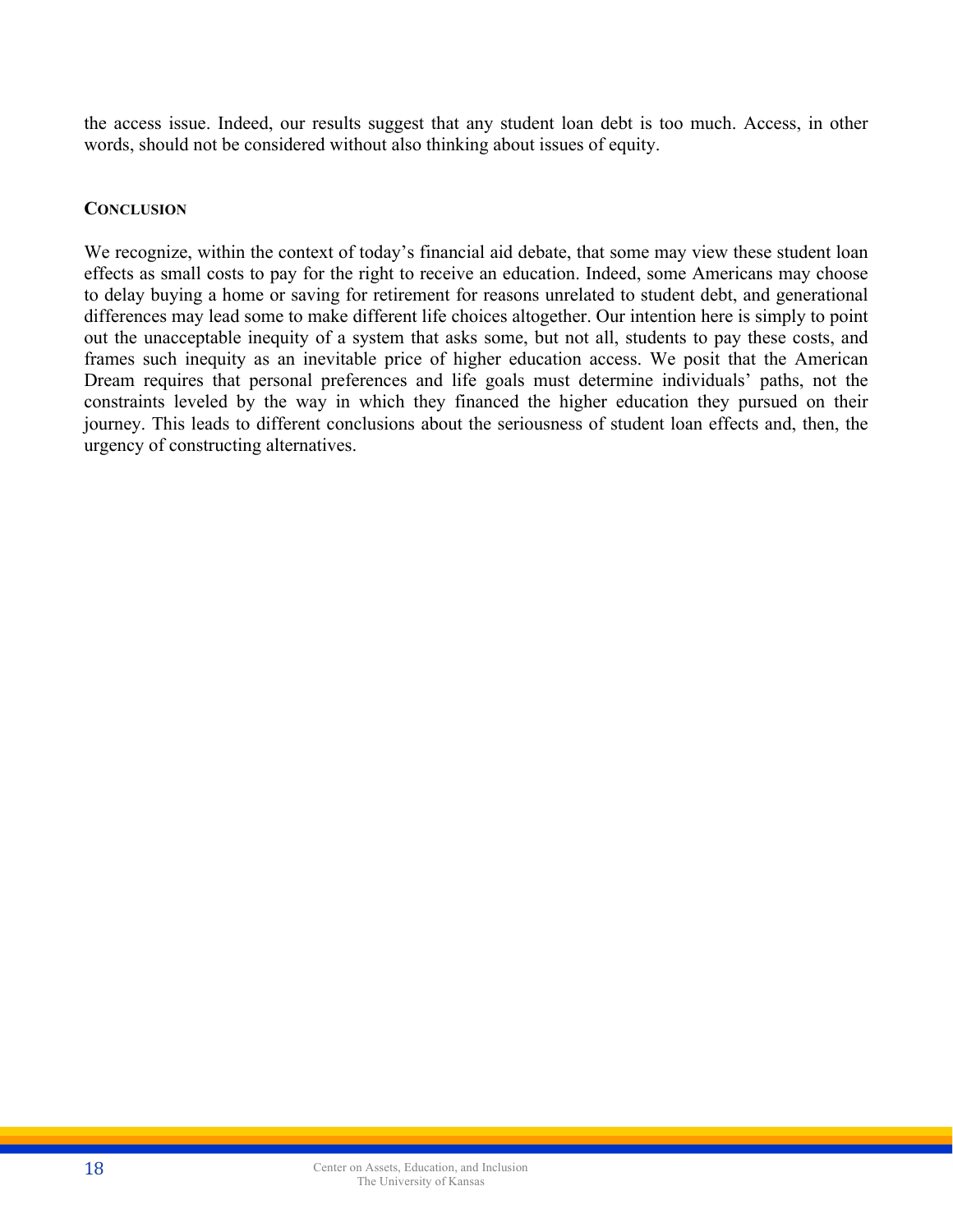#### **REFERENCES**

- Adamson, M. (2009). The financialization of student life: Five propositions on student debt. *Polygraph*, *21*, pp. 97-110.
- Akers, B. 2014. "How Much Is Too Much? Evidence on Financial Well-Being and Student Loan Debt." American Enterprise Institute (Washington, D.C.).
- Akers, B. and Chingos, M.M. (2014). *Is a student loan crisis on the horizon?* Washington, DC: The Brookings Institution.
- American Student Assistance (2013). *Life delayed: The impact of student debt on the daily lives of young Americans.* Washington, DC: American Student Assistance.
- Brown, M. and Caldwell, S. (2013). *Young adult student loan borrowers retreat from housing and auto markets*. Federal Reserve Bank of New York, New York.
- Brown, M., Haughwout, A., Lee, D., Scally, J., & van der Klaauw, W. (2014). Measuring student debt and its performance. *Federal Reserve Bank of New York Staff Reports*, no. 668.
- Carnevale, A. P., and Strohl, J. (2010). How increasing college access is increasing inequality, and what to do about it. In R. Kahlenberg (Ed.), *Rewarding strivers: Helping low-income students succeed in college* (pp. 1–231). New York: Century Foundation Books.
- Cooper, D. and Wang, C. (2014). Student loan debt and economic outcomes. Current Policy Perspectives, Federal Reserve Bank of Boston. Retrieved from https://www.bostonfed.org/publications/current-policy-perspectives/2014/student-loan-debt-andeconomic-outcomes.aspx
- Conley, D. (1999). *Being Black, living in the red*. Berkeley, CA: University of California Press.
- Cunningham, A.F. & Santiago, D. (2008). *Student aversion to borrowing: Who borrows and who doesn't*. Retrieved from Institute for Higher Education Policy and Excelencia in Education website: http://www.nyu.edu/classes/jepsen/ihep2008-12.pdf
- Dynarski, S. M. (2016). The dividing line between haves and have-nots in home ownership: Education, not student debt. Brookings, *Evidence Speaks Reports, 1*(17) p. 1-4
- Egoian, J. (2013). *73 will be the retirement norm for millennials*. Retrieved August 12, 2014 from http://www.nerdwallet.com/blog/investing/2013/73-retirement-norm-millennials/
- Elliott, W. and Lewis, M. (2015). *The real college debt crisis: How student borrowing threatens financial well-being and erodes the American dream.* Broomfield, CO: Praeger.
- Elliott, W. and Nam, I. (2013). *Is student debt jeopardizing the long-term financial health of U.S. households*? St. Louis, MO: St. Louis Federal Reserve Bank. Retrieved August 14, 2014 from https://www.stlouisfed.org/household-financial-stability/events/20130205/papers/Elliott.pdf
- Emmons, W. R. and Noeth, B. J. (2015). Why didn't higher education protect Hispanic and Black wealth? St. Louis, MO: St. Louis Federal Reserve Bank. Retrieved September 9, 2016 from https://www.stlouisfed.org/~/media/Publications/In%20the%20Balance/Images/Issue\_12/ITB\_A ugust\_2015.pdf
- Fry, R. (2014). *Young adults, student debt and economic well-being*. Washington, D.C.: Pew Research Center's Social and Demographic Trends project.
- Greenstone, M., Looney, A., Patashni., J., and Yu, M. (2013). *Thirteen economic facts about social mobility and the role of education.* Washington, DC: The Brookings Institution. Retrieved August 12, 2014 from http://www.brookings.edu/research/reports/2013/06/13-facts-highereducation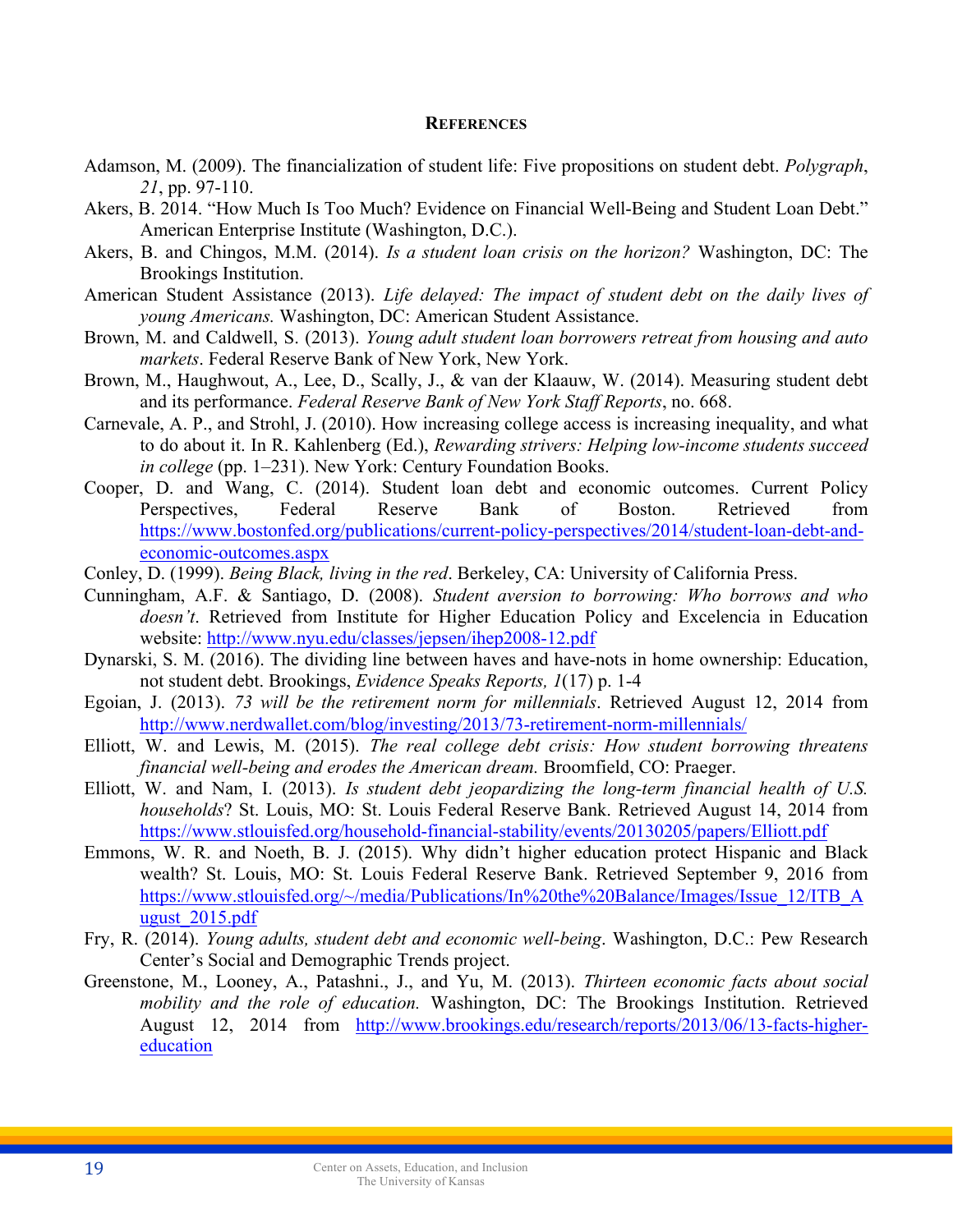- Grinstein-Weiss, M., Perantie, D. C., Taylor, S. H., Guo, S. and Raghavan, R. (2016). Racial disparities in education debt burden among low- and moderate-income households. *Children and Youth Services Review 65*, pp. 166-174
- Hartman, R.R. "Who makes money off your student loans? You might be Surprised." *Yahoo News*, May 23, 2013. http://news.yahoo.com/blogs/the-lookout/makes-money-off-student-loans-mightsurprised-093332073.html.
- Hershbein, B. (2016). A college degree is worth less if you are raised poor. Retrieved September 12, 2016 from http://www.brookings.edu/blogs/social-mobility-memos/posts/2016/02/19-collegedegree-worth-less-raised-poor-hershbein.
- Hiltonsmith, R. (2013). *At what cost: How student debt reduces lifetime wealth*. New York, NY: Demos.
- Houle, J. and Berger, L. (2014). Is student loan debt discouraging home buying among young adults? *Association for Public Policy and Management.* Retrieved August 14, 2014 from http://www.appam.org/assets/1/7/Is\_Student\_Loan\_Debt\_Discouraging\_Home\_Buying\_Among Young Adults.pdf
- Huelsman, M. (2015). *The debt divide: The racial and class bias behind the "new normal" of student borrowing*. Retrieved September 12, 2016 from http://www.demos.org/publication/debt-divideracial-and-class-bias-behind-new-normal-student-borrowing
- Janowitz, M. (1976). *Social control of the welfare state*. New York, NY: Elsevier Scientific Publishing Co.
- Minicozzi, A. (2005). The short term effect of educational debt on job decisions. *Economics of Education Review, 24*(4), 417-30.
- Mishel, L., Bivens, J., Gould, E., and Shierholz, H. (2013). The state of working America 12th Edition. Ithaca: NY: Economic Policy Institute Book, Cornell University Press.
- Mishory, J. andO'Sullivan, R.. (2012). *Denied? The impact of student debt on the ability to buy a house*. Young Invincibles. Retrieved November 9, 2012, from http://younginvincibles.org/wpcontent/uploads/2012/08/Denied-The-Impact-of-Student-Debt-on-the-Ability-to-Buy-a-House-8.14.12.pdf
- Piketty, T. (2014). Capital in the twenty-first century. Translated by Arthur Goldhammer. Boston, MA. Belknap Press
- Rose, S. (2014). The value of a college degree. *Change: The Magazine of Higher Learning, 45*(6), 24- 33.
- Rothstein, J. and Rouse, C.E. (2011). Constrained after college: Student loans and early-career occupational choices. *Journal of Public Economics, 95* (1-2), pp. 149-163.
- Saez, E. & Zucman, G. (2016). Wealth inequality in the united states since 1913: Evidence from capitalized income tax data. The Quarterly Journal of Economics 131(2), pp. 519-578
- Shand, J. M. (2007). *The impact of early-life debt on the homeownership rates of young households: An empirical investigation*. Federal Deposit Insurance Corporation Center for Financial Research. Retrieved July 30, 2014, from http://www.fdic.gov/bank/analvtical/cfr/2008/ian/CFR SS 2008Shand.pdf
- Shapiro, T. M. (2004). *The hidden cost of being African American: How wealth perpetuates inequalities*. New York: Oxford University Press.
- Shapiro, T., Meschede, T., and Osoro, S. (2013). *The roots of the widening racial wealth gap: Explaining the Black-white economic divide*. Waltham, MA: Brandeis University, Institute on Assets and Social Policy.
- Stone, C., Van Horn, C., and Zukin, C. (2012). *Chasing the American dream: Recent college graduates and the great recession*. New Brunswick, NJ: Center for Workforce Development. Retrieved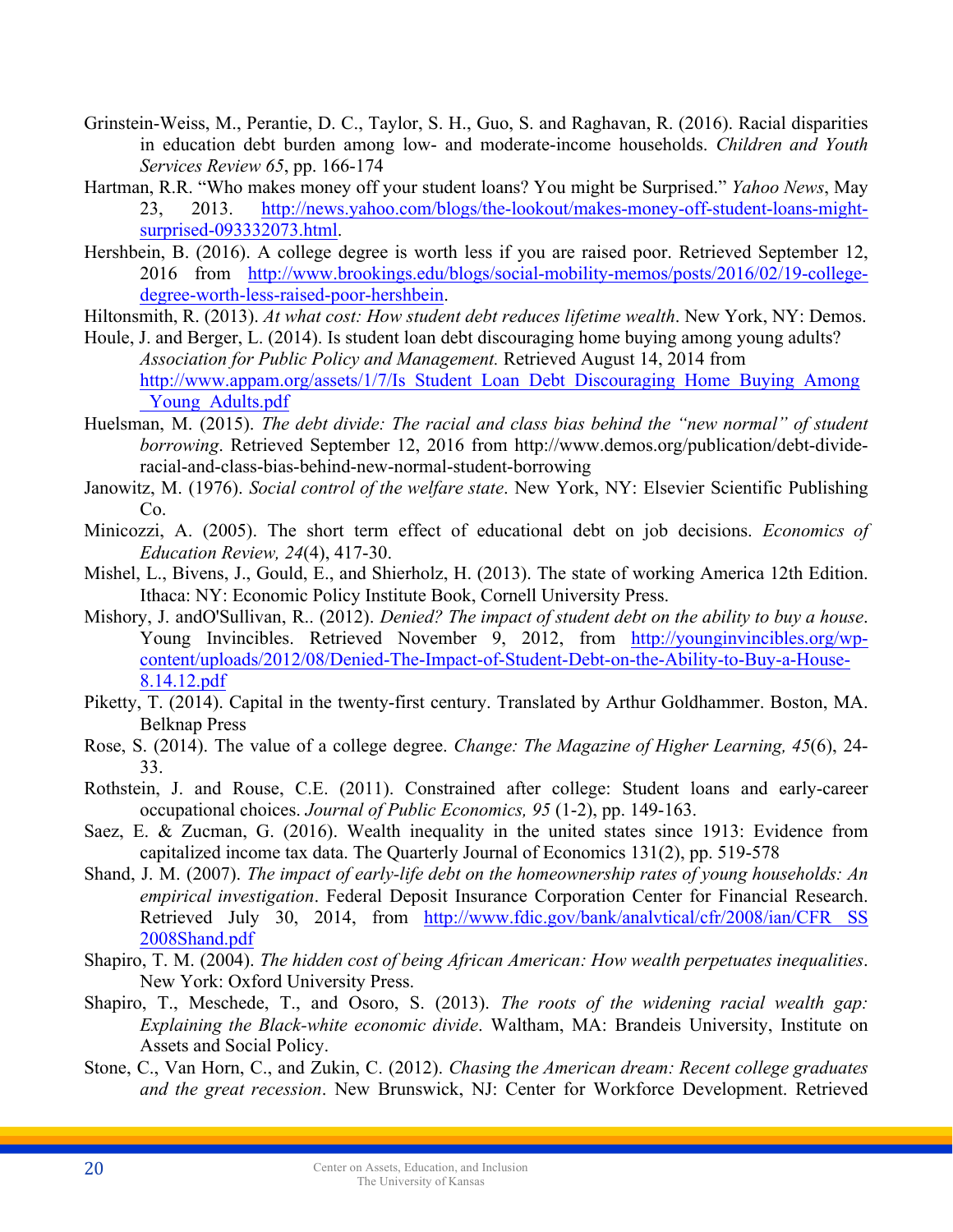from

http://www.heldrich.rutgers.edu/sites/default/files/content/Chasing\_American\_Dream\_Report.pd f

Zhan, M., Xiang, X., and Elliott, W. (2016). Education loans and wealth building among young adults. *Children and Youth Services Review, 66*, 67-75. **Table 1.** Descriptive Statistics

| $\frac{1}{2}$                     |              |              | <b>Any Student</b> | <b>No Student</b> | $T -$  |
|-----------------------------------|--------------|--------------|--------------------|-------------------|--------|
| Variable                          | Mean         | St. Dev.     | Loan               | Loan              | test   |
| <b>Total Student Loans</b>        | \$14,400.60  | \$27,737.26  | \$24,534.42        | \$0.00            |        |
| Any Loans                         | 0.59         | 0.49         | 1.00               | 0.00              |        |
| Net Worth 1                       | \$232,965.80 | \$519,692.70 | \$199,045.90       | \$283,797.60      | $***$  |
| High Net Worth 1                  | 0.59         | 0.49         | 0.53               | 0.68              | $***$  |
| Baseline Net Worth 2              | \$739,188.00 | \$981,457.10 | \$680,658.50       | \$822,543.50      | $***$  |
| Household Gross Income 3          | \$180,752.50 | \$258,383.20 | \$176,762.30       | \$186,464.00      | $***$  |
| Household Wage Income             | \$87,450.30  | \$240,861.70 | \$87,491.19        | \$87,392.18       |        |
| High Gross Income 3               | 0.75         | 0.43         | 0.75               | 0.76              | $\ast$ |
| High Wage Income                  | 0.57         | 0.50         | 0.56               | 0.58              | $***$  |
| <b>Baseline Gross Income 3</b>    | \$125,605.10 | \$122,738.70 | \$116,522.00       | \$138,512.60      | $***$  |
| Baseline Wage Income              | \$37,588.09  | \$43,000.25  | \$33,614.78        | \$43,234.34       | $***$  |
| Age                               | 33.37        | 8.22         | 33.28              | 33.49             | $***$  |
| Male                              | 0.45         | 0.50         | 0.46               | 0.44              | $***$  |
| Female                            | 0.55         | 0.50         | 0.54               | 0.56              | $***$  |
| <b>Black</b>                      | 0.20         | 0.40         | 0.22               | 0.18              | $***$  |
| Latino                            | 0.12         | 0.33         | 0.13               | 0.12              | $***$  |
| Other Race                        | 0.67         | 0.47         | 0.65               | 0.70              | $***$  |
| Four-Year Degree                  | 0.79         | 0.41         | 0.74               | 0.86              | $***$  |
| Postgraduate Degree               | 0.21         | 0.41         | 0.26               | 0.14              | $***$  |
| Family Size 4                     | 2.84         | 1.55         | 2.79               | 2.91              | $***$  |
| Single 5                          | 0.35         | 0.48         | 0.38               | 0.32              | $***$  |
| Married 5                         | 0.54         | 0.50         | 0.51               | 0.58              | $***$  |
| Separated, Divorced, or Widowed 5 | 0.11         | 0.31         | 0.11               | 0.10              | $**$   |
| Welfare Support                   | 0.03         | 0.17         | 0.03               | 0.03              | $***$  |
| No Welfare Support                | 0.97         | 0.17         | 0.97               | 0.97              | $***$  |
| Professional Occupation 6         | 0.23         | 0.42         | 0.25               | 0.21              | $***$  |
| Sales/Admin Occupation 6          | 0.07         | 0.25         | 0.07               | 0.07              |        |
| Service, Operations, Farm, Armed  |              |              |                    |                   |        |
| Forces 6                          | 0.06         | 0.24         | 0.05               | 0.07              | $***$  |
| No Occupation 6                   | 0.64         | 0.48         | 0.62               | 0.65              | $***$  |
| Urban 7                           | 0.83         | 0.38         | 0.83               | 0.82              |        |
| Rural 7                           | 0.17         | 0.38         | 0.17               | 0.18              |        |
| North East 8                      | 0.20         | 0.40         | 0.20               | 0.19              | $\ast$ |
| North Central 8                   | 0.24         | 0.43         | 0.26               | 0.21              | $***$  |
| West 8                            | 0.18         | 0.39         | 0.18               | 0.19              | $\ast$ |
| South 8                           | 0.38         | 0.48         | 0.36               | 0.41              | $***$  |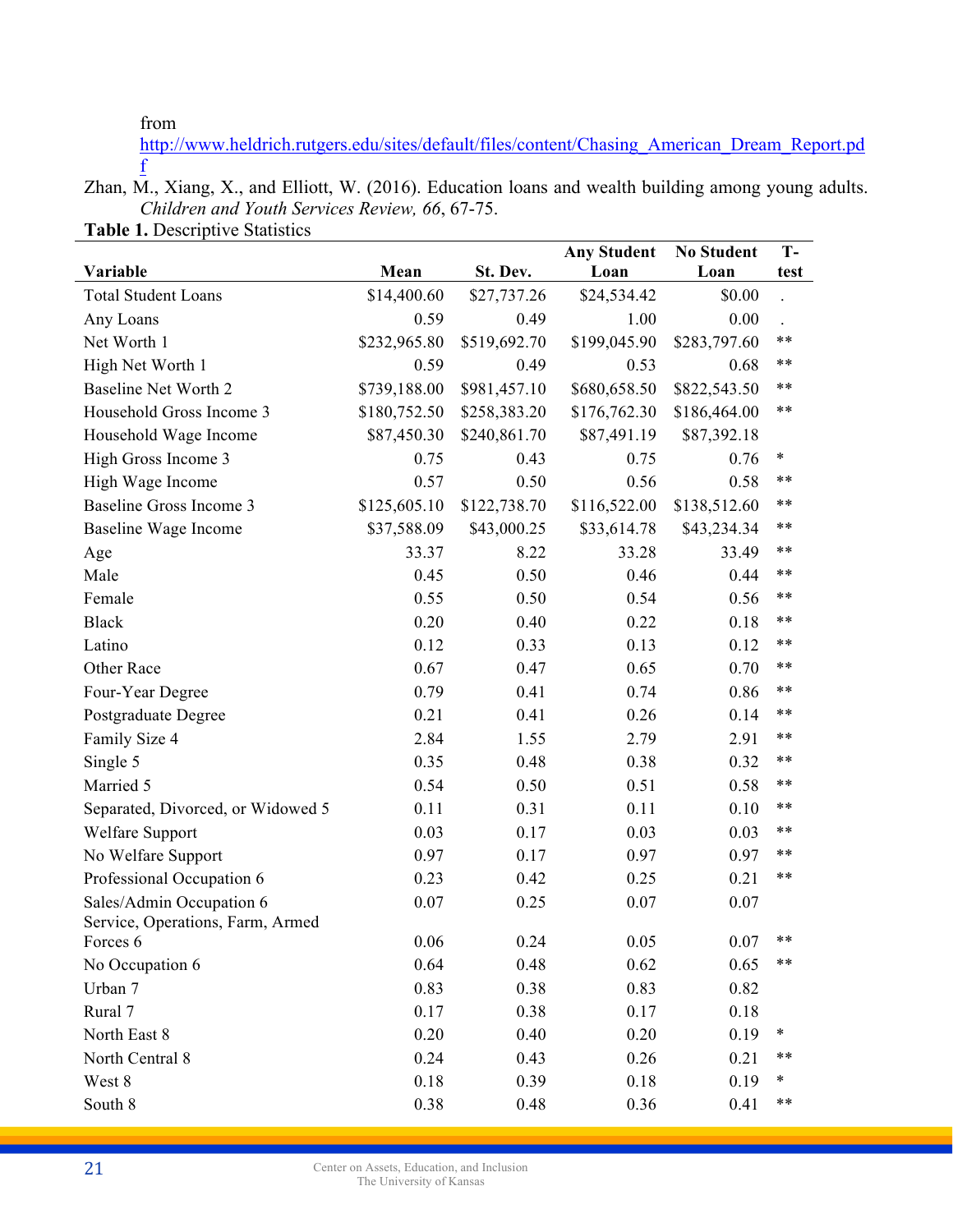| N              | 61664 | 36194 | 25470 |
|----------------|-------|-------|-------|
| N <sub>1</sub> | 35205 | 21115 | 14090 |
| N <sub>2</sub> | 61547 | 36158 | 25389 |
| N <sub>3</sub> | 57214 | 33683 | 23531 |
| N <sub>4</sub> | 54723 | 32556 | 22167 |
| N <sub>5</sub> | 54721 | 32555 | 22166 |
| N <sub>6</sub> | 54646 | 32514 | 22132 |
| N <sub>7</sub> | 51784 | 30910 | 20874 |
| N <sub>8</sub> | 53951 | 32186 | 21765 |

Sample: NLSY79 data limited to those age 22 and over with at least a four-year college degree. We use the previously observed value to replace missing values of family size, marital status, occupational category, and geography when possible. T-test indicates statistical significance of difference in means between those with and without any student loans: \*\*  $p<0.01$ ; \*  $p<0.05$ ; +  $p<0.10$ .

| <b>Table 2.</b> Mean Differences in Net Worth and Household Income among those Age 40 and above |              |                           |                       |                   |               |  |  |  |
|-------------------------------------------------------------------------------------------------|--------------|---------------------------|-----------------------|-------------------|---------------|--|--|--|
|                                                                                                 |              | Any<br><b>Student</b>     | <b>Student</b><br>No. |                   |               |  |  |  |
| <b>Variable</b>                                                                                 | All          | Loan                      | Loan                  | <b>Difference</b> | <b>T-Test</b> |  |  |  |
| Net Worth                                                                                       |              | \$493,369.50 \$446,091.40 | \$561,249.40          | \$115,158.00      | **            |  |  |  |
| Household Gross Income                                                                          | \$126,743.40 | \$127,019.50              | \$126,349.00          | $-$ \$670.50      |               |  |  |  |
| Household Wage Income                                                                           | \$80,470.43  | \$83,298.30               | \$76,541.75           | $-$ \$6,756.55    | **            |  |  |  |

Sample: NLSY79 data limited to those age 40 and over with at least a four-year college degree. T-test indicates statistical significance of difference in means between those with and without any student loans: \*\*  $p<0.01$ ; \*  $p<0.05$ ; +  $p<0.10$ .

#### **Table 3.** Time to Reach Median Net Worth and Income

|                        | <b>Median</b> |      | 95%             |   | Mean |                  |      |
|------------------------|---------------|------|-----------------|---|------|------------------|------|
|                        | Exit          |      | Confidence      |   | Exit | <b>Incidence</b> |      |
| <b>Outcome Measure</b> | Time          | S.E. | <b>Interval</b> |   | Time | Rate             | N    |
| No Student Loans       |               |      |                 |   |      |                  |      |
| Median Net Worth       | 5             | 0.09 | 4               | 5 | 695  | 0.13             | 1147 |
| Median Total Income    |               |      |                 | 2 | 3.27 | 0.29             | 131  |
| Median Wage Income     | 3             | 0.09 | 2               | 3 | 5.2  | 0.18             | 774  |
| <b>Student Loans</b>   |               |      |                 |   |      |                  |      |
| Median Net Worth       | 6             | 0.12 | 5               | 6 | 9.26 | 0.09             | 1714 |
| Median Total Income    | 2             | 0.15 | 2               | 2 | 3.11 | 0.32             | 167  |
| Median Wage Income     | 3             | 0.1  | 3               | 3 | 5.18 | 0.18             | 1283 |

Sample: NLSY79 data limited to those age 22 and over with at least a four-year college degree.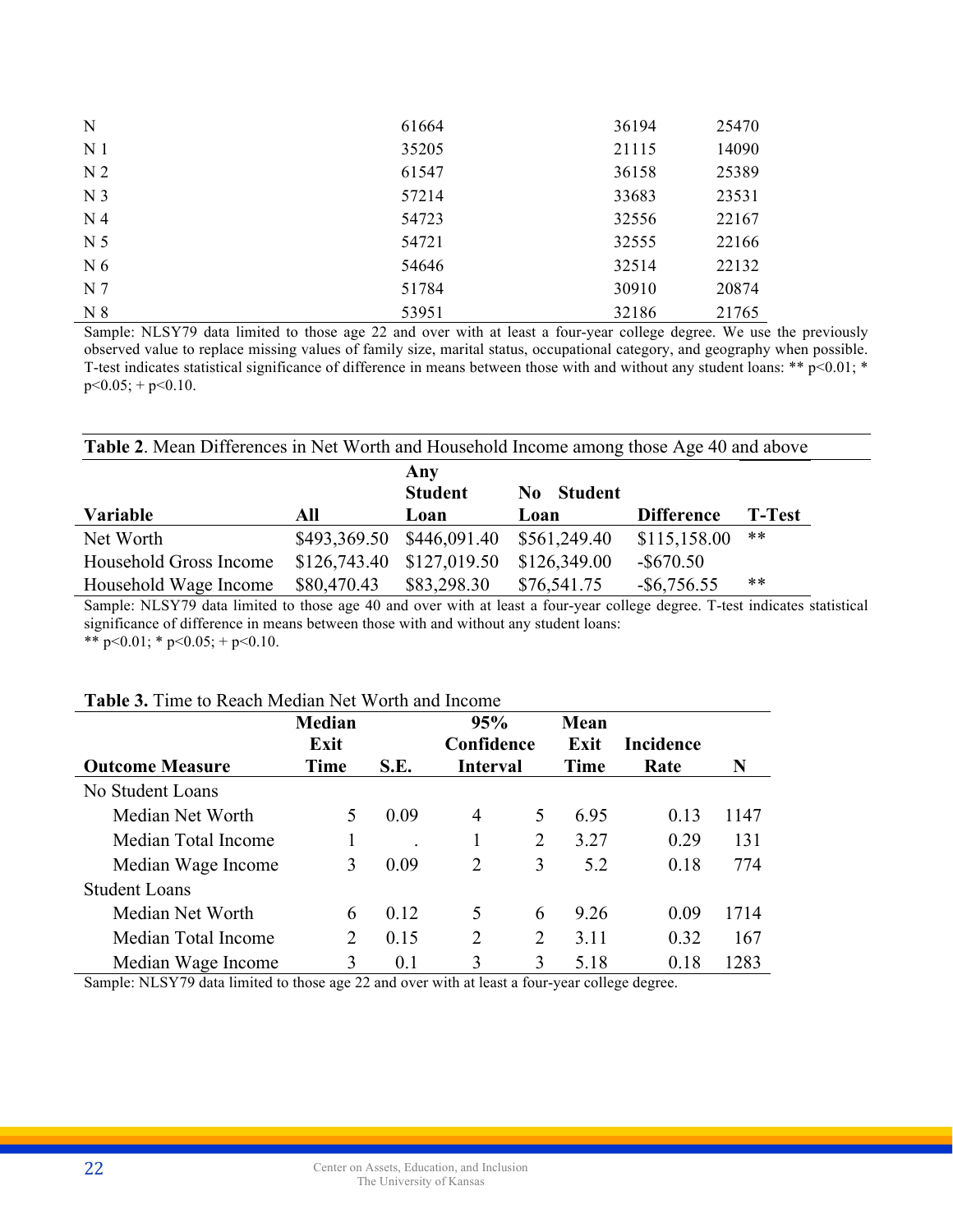|                                         | <b>Outcome Measure</b> |        |             |        |                     |        |  |  |
|-----------------------------------------|------------------------|--------|-------------|--------|---------------------|--------|--|--|
|                                         | Median Net             |        | Median Wage |        |                     |        |  |  |
|                                         | Worth                  |        | Income      |        | Income              |        |  |  |
| Variable                                | $\chi^2$               |        | $\chi^2$    |        | $\chi$ <sup>2</sup> |        |  |  |
| Any Student Loans                       | 65.90                  | $***$  | 0.69        |        | 1.08                |        |  |  |
| Male                                    | 13.27                  | $***$  | 2.53        |        | 0.57                |        |  |  |
| <b>Black</b>                            | 89.80                  | $***$  | 10.04       | $***$  | 65.13               | $***$  |  |  |
| Latino                                  | 0.36                   |        | 2.42        |        | 5.80                | $\ast$ |  |  |
| Postgraduate Degree                     | 1.74                   |        | 0.22        |        | 4.62                | $\ast$ |  |  |
| Single                                  | 468.56                 | **     | 6.63        | $\ast$ | 216.57              | **     |  |  |
| Married                                 | 746.59                 | $***$  | 11.64       | $***$  | 358.30              | $***$  |  |  |
| Separated, Divorced, or Widowed         | 66.80                  | **     | 1.52        |        | 34.51               | $***$  |  |  |
| <b>Welfare Support</b>                  | 102.09                 | **     | 16.79       | $**$   | 123.77              | $***$  |  |  |
| Professional Occupation                 | 39.69                  | $\ast$ | 0.03        |        | 39.37               | $***$  |  |  |
| Sales/Admin Occupation                  | 1.75                   |        | 1.45        |        | 0.16                |        |  |  |
| Service, Operations, Farm, Armed Forces | 1.31                   |        | 0.09        |        | 0.65                |        |  |  |
| No Occupation                           | 30.26                  | $***$  | 0.62        |        | 22.40               | $***$  |  |  |
| Urban                                   | 1.68                   |        | 3.26        | $+$    | 3.05                | $+$    |  |  |
| Northeast                               | 1.63                   |        | 0.41        |        | 11.76               | $***$  |  |  |
| North Central                           | 0.03                   |        | 2.20        |        | 1.08                |        |  |  |
| West                                    | 1.20                   |        | 0.21        |        | 3.50                | $^{+}$ |  |  |
| South                                   | 4.38                   | $\ast$ | 0.13        |        | 0.15                |        |  |  |

**Table 4.** Log Rank Tests for Equality of Survivor Functions

Sample: NLSY79 data limited to those age 22 and over with at least a four-year college degree.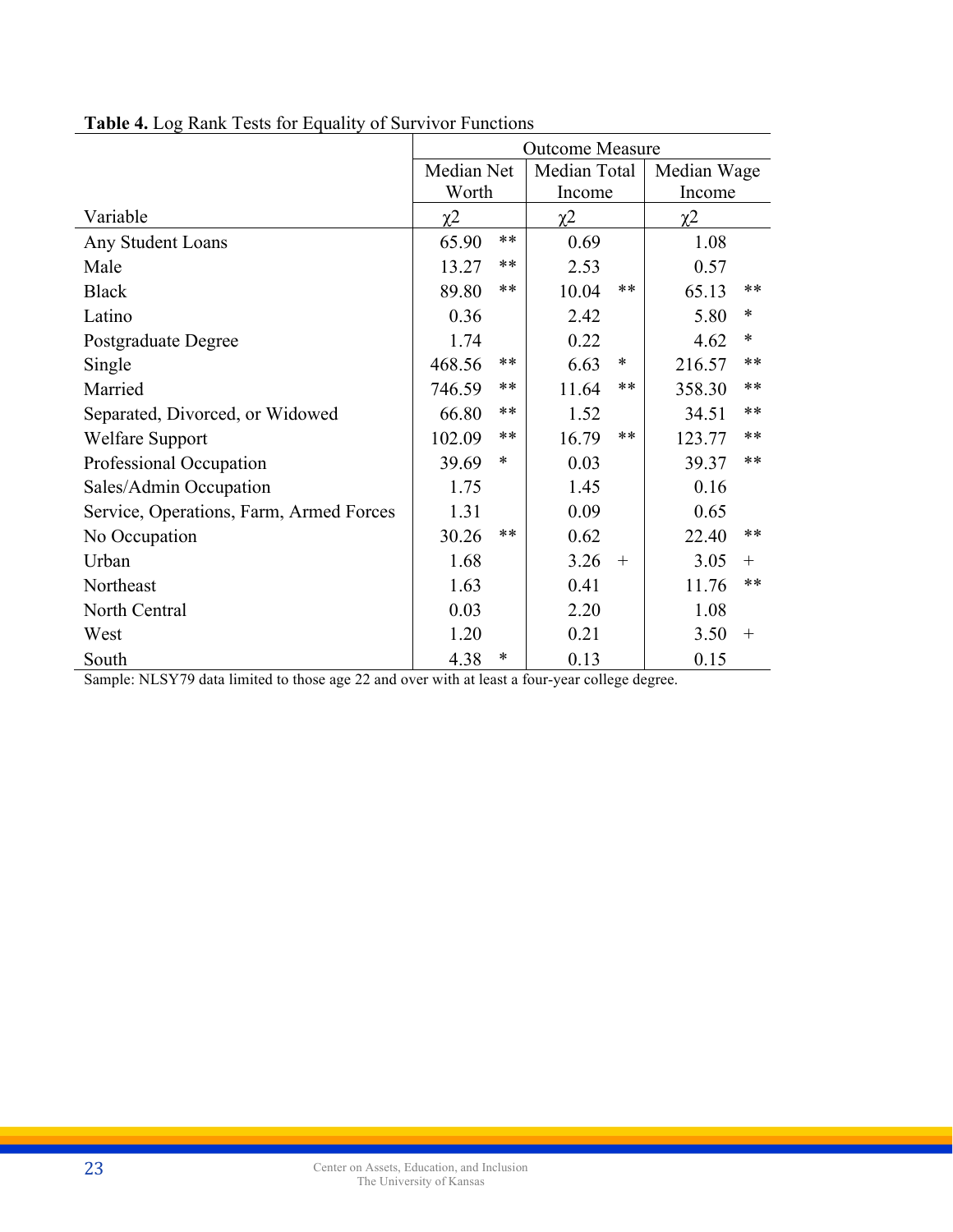|                               | (1)       | (2)                   | (3)                 | (3)                        |
|-------------------------------|-----------|-----------------------|---------------------|----------------------------|
| <b>VARIABLES</b>              |           | Time to Median Wealth |                     | Time-Varying<br>Covariates |
| <b>IHS Student Loans</b>      | $-0.03**$ | $-0.03**$             | $-0.02**$           |                            |
|                               | (0.00)    | (0.00)                | (0.00)              |                            |
| Male                          |           | $0.12**$              | $0.10*$             |                            |
|                               |           | (0.04)                | (0.04)              |                            |
| <b>Black</b>                  |           | $-0.48**$             | $-0.35*$            | $0.13+$                    |
| Latino                        |           | (0.05)<br>$-0.16**$   | (0.14)<br>$-0.27+$  | (0.07)<br>0.09             |
|                               |           | (0.06)                | (0.16)              | (0.09)                     |
| <b>IHS Baseline Net Worth</b> |           |                       | 0.04                | $0.24**$                   |
|                               |           |                       | (0.03)              | (0.02)                     |
| Postgraduate Degree           |           |                       | $-0.13*$            |                            |
|                               |           |                       | (0.05)              |                            |
| <b>Family Size</b>            |           |                       | $-0.07**$           |                            |
|                               |           |                       | (0.02)              |                            |
| Single                        |           |                       | 0.07                |                            |
|                               |           |                       | (0.10)              |                            |
| Married                       |           |                       | $1.14**$            | $-0.15*$                   |
|                               |           |                       | (0.14)              | (0.06)                     |
| <b>Welfare Support</b>        |           |                       | $-0.85**$           |                            |
|                               |           |                       | (0.18)              |                            |
| Professional Occup            |           |                       | $-2.76**$           | $1.30**$                   |
|                               |           |                       | (0.84)<br>$-3.92**$ | (0.35)<br>$1.69**$         |
| Sales/Admin Occup             |           |                       | (1.10)              | (0.43)                     |
| Serv/Oper/Farm/Military       |           |                       | $-4.03**$           | $1.68**$                   |
|                               |           |                       | (1.15)              | (0.45)                     |
| Urban                         |           |                       | $-0.04$             |                            |
|                               |           |                       | (0.06)              |                            |
| North East                    |           |                       | 0.00                |                            |
|                               |           |                       | (0.06)              |                            |
| North Central                 |           |                       | 0.01                |                            |
|                               |           |                       | (0.06)              |                            |
| West                          |           |                       | $-0.11+$            |                            |
|                               |           |                       | (0.06)              |                            |
| Observations                  | 20,312    | 20,312                | 19,179              | 19,179                     |

**Table 5**. Cox Proportion Hazards Models Predicting Time to Median Net Worth

Standard errors in parentheses \*\*  $p<0.01$ , \*  $p<0.05$ , +  $p<0.1$ 

Sample: NLSY79 data limited to those age 22 and over with at least a four-year college degree. The time-varying covariates are included in Model 3 only.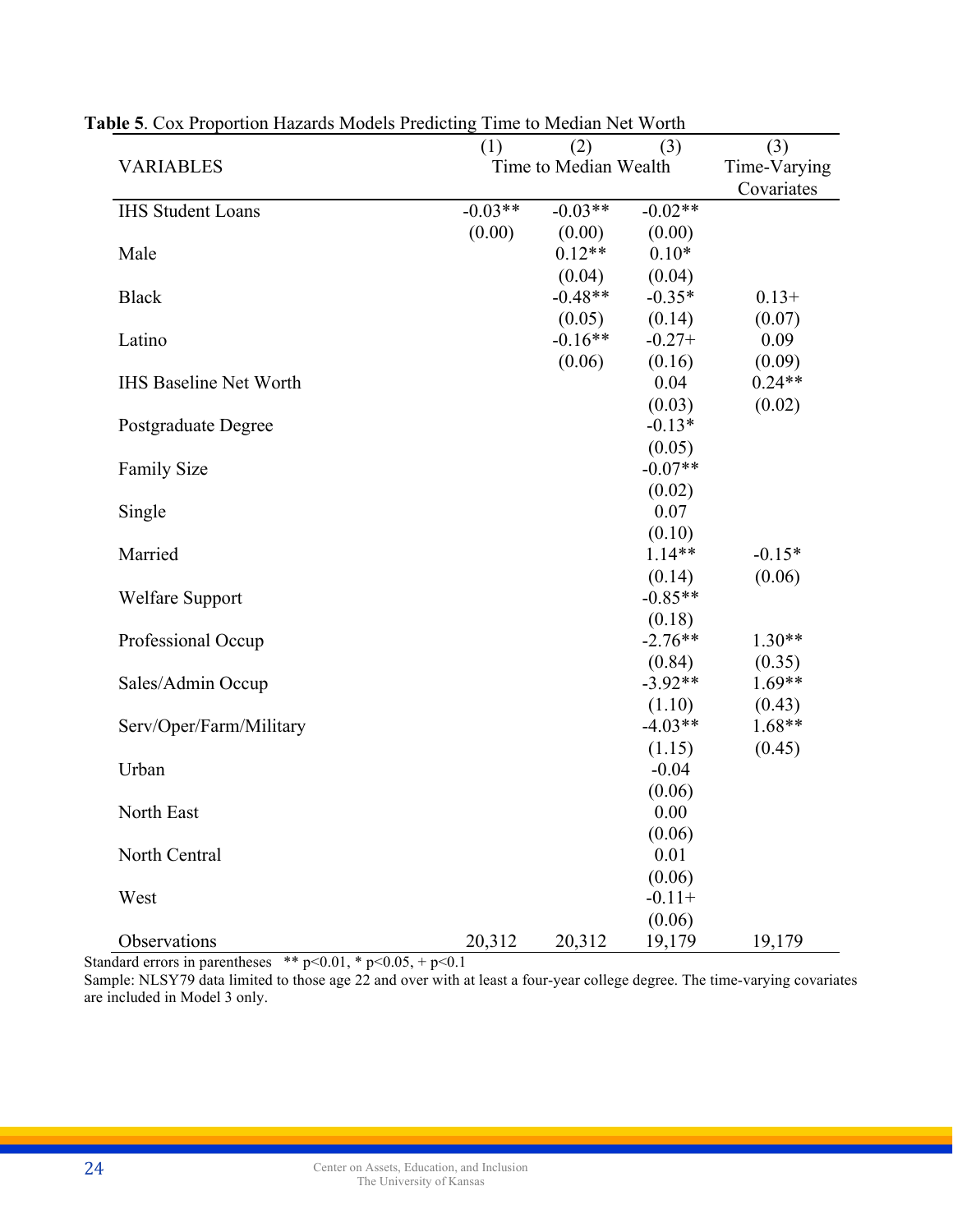|                                  | (1)     | (2)                   | (3)                | (3)          |
|----------------------------------|---------|-----------------------|--------------------|--------------|
| <b>VARIABLES</b>                 |         | Time to Median Income |                    | Time-Varying |
|                                  |         |                       |                    | Covariates   |
| <b>IHS Student Loans</b>         | $-0.01$ | $-0.00$               | $-0.01$            |              |
|                                  | (0.01)  | (0.01)                | (0.01)             |              |
| Male                             |         | 0.14                  | 0.01               |              |
| <b>Black</b>                     |         | (0.12)<br>$-0.41**$   | (0.13)<br>$-0.52*$ | 0.29         |
|                                  |         | (0.15)                | (0.24)             | (0.21)       |
| Latino                           |         | $-0.35+$              | $-0.37$            |              |
|                                  |         | (0.21)                | (0.24)             |              |
| <b>IHS Baseline Total Income</b> |         |                       | $-0.01$            |              |
|                                  |         |                       | (0.01)             |              |
| <b>Postgraduate Degree</b>       |         |                       | $-0.07$            |              |
|                                  |         |                       | (0.15)             |              |
| Family Size                      |         |                       | 0.02               |              |
|                                  |         |                       | (0.04)             |              |
| Single                           |         |                       | 0.05               | 0.01         |
|                                  |         |                       | (0.39)             | (0.20)       |
| Married                          |         |                       | 0.28               |              |
|                                  |         |                       | (0.36)             |              |
| <b>Welfare Support</b>           |         |                       | $-1.06**$          |              |
|                                  |         |                       | (0.37)             |              |
| Professional Occup               |         |                       | 0.25               |              |
|                                  |         |                       | (0.50)             |              |
| Sales/Admin Occup                |         |                       | $-0.64$            |              |
|                                  |         |                       | (1.01)             |              |
| Serv/Oper/Farm/Military          |         |                       | $-0.45$            | 0.57         |
|                                  |         |                       | (0.75)             | (0.44)       |
| Urban                            |         |                       | 0.25               |              |
|                                  |         |                       | (0.19)             |              |
| North East                       |         |                       | 0.07               |              |
|                                  |         |                       | (0.16)             |              |
| North Central                    |         |                       | $-0.11$            |              |
|                                  |         |                       | (0.18)             |              |
| West                             |         |                       | 0.04               |              |
|                                  |         |                       | (0.19)             |              |
| Observations                     | 870     | 870                   | 752                | 752          |

**Table 6.** Cox Proportion Hazards Models Predicting Time to Median Income: Total Income

Standard errors in parentheses \*\*  $p<0.01$ , \*  $p<0.05$ , +  $p<0.1$ 

Sample: NLSY79 data limited to those age 22 and over with at least a four-year college degree. The time-varying covariates are included in Model 3 only.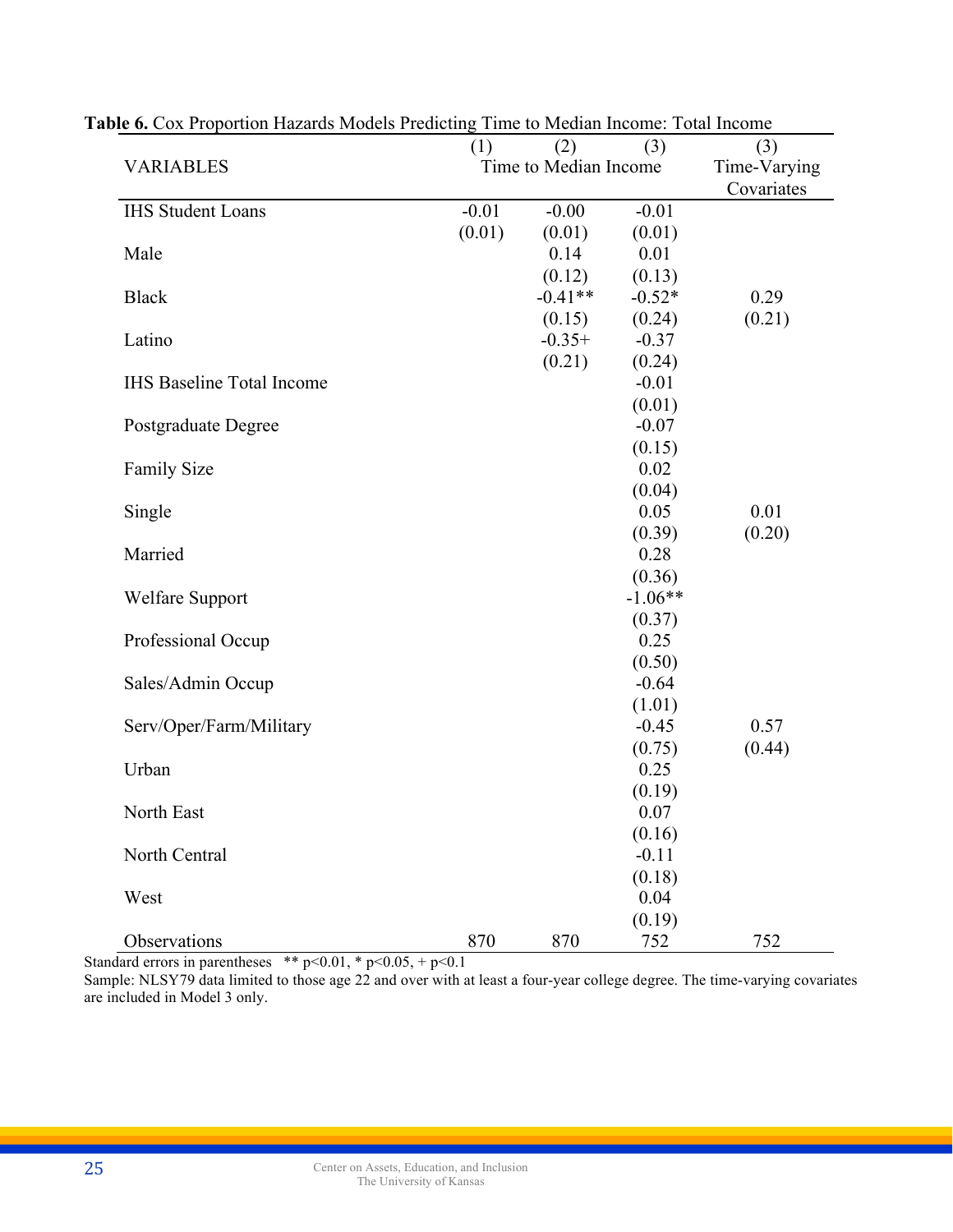|                                 | (1)     | (2)                   | (3)                | (3)          |
|---------------------------------|---------|-----------------------|--------------------|--------------|
| <b>VARIABLES</b>                |         | Time to Median Income |                    | Time-Varying |
|                                 |         |                       |                    | Covariates   |
| <b>IHS Student Loans</b>        | $-0.00$ | $-0.00$               | $-0.01*$           |              |
|                                 | (0.00)  | (0.00)                | (0.00)             |              |
| Male                            |         | 0.01                  | $-0.02$            | $0.10+$      |
|                                 |         | (0.05)<br>$-0.45**$   | (0.07)             | (0.06)       |
| <b>Black</b>                    |         |                       | $-0.28**$          | $0.13+$      |
| Latino                          |         | (0.06)<br>$-0.28**$   | (0.10)<br>$-0.14+$ | (0.07)       |
|                                 |         | (0.07)                | (0.08)             |              |
| <b>IHS</b> Baseline Wage Income |         |                       | $0.07**$           | $-0.03**$    |
|                                 |         |                       | (0.01)             | (0.01)       |
| Postgraduate Degree             |         |                       | $-0.30**$          | $0.30**$     |
|                                 |         |                       | (0.09)             | (0.08)       |
| <b>Family Size</b>              |         |                       | $-0.12**$          | $0.05*$      |
|                                 |         |                       | (0.03)             | (0.02)       |
| Single                          |         |                       | 0.20               |              |
|                                 |         |                       | (0.15)             |              |
| Married                         |         |                       | $1.17**$           |              |
|                                 |         |                       | (0.16)             |              |
| <b>Welfare Support</b>          |         |                       | $-1.88**$          |              |
|                                 |         |                       | (0.25)             |              |
| Professional Occup              |         |                       | $-0.71$            | $0.78**$     |
|                                 |         |                       | (0.64)             | (0.27)       |
| Sales/Admin Occup               |         |                       | $-0.70$            | $0.55+$      |
|                                 |         |                       | (0.66)             | (0.28)       |
| Serv/Oper/Farm/Military         |         |                       | $-0.65$            | $0.60*$      |
|                                 |         |                       | (0.53)             | (0.23)       |
| Urban                           |         |                       | $0.20**$           |              |
|                                 |         |                       | (0.07)             |              |
| North East                      |         |                       | $0.25**$           |              |
|                                 |         |                       | (0.06)             |              |
| North Central                   |         |                       | $-0.04$            |              |
|                                 |         |                       | (0.06)             |              |
| West                            |         |                       | $-0.07$            |              |
|                                 |         |                       | (0.07)             |              |
| Observations                    | 9,319   | 9,319                 | 7,904              | 7,904        |

**Table 7**. Cox Proportion Hazards Models Predicting Time to Median Income: Wage Income

Standard errors in parentheses \*\*  $p<0.01$ , \*  $p<0.05$ , +  $p<0.1$ 

Sample: NLSY79 data limited to those age 22 and over with at least a four-year college degree. The time-varying covariates are included in Model 3 only.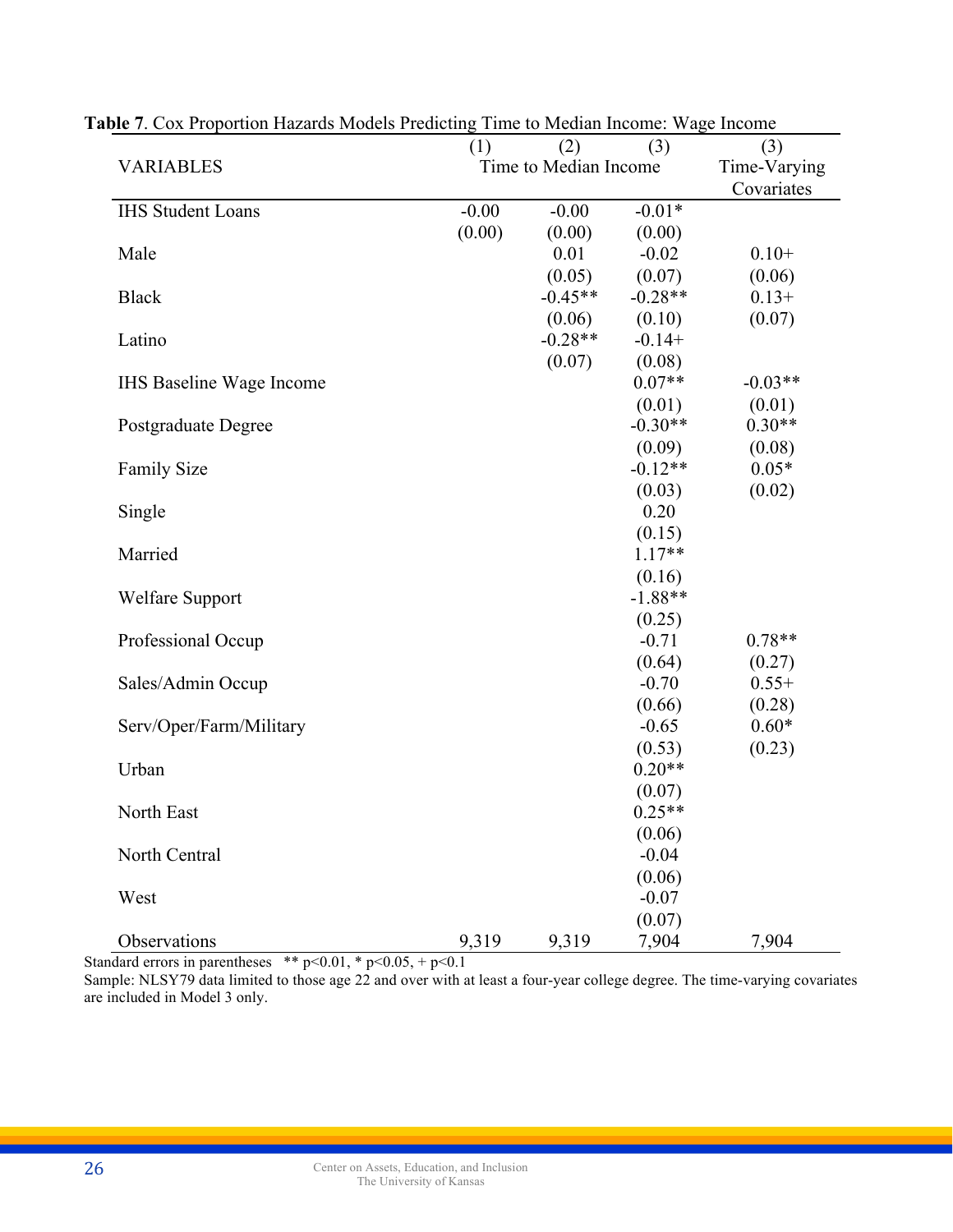|               | <b>Median</b><br><b>Net</b> |       |       | <b>Median</b><br><b>Total</b> |     | <b>Median</b><br>Wage |      |
|---------------|-----------------------------|-------|-------|-------------------------------|-----|-----------------------|------|
| <b>Sample</b> | Worth                       |       | N     | Income                        | N   | Income                | N    |
| <b>Black</b>  | $-0.01$                     |       | 5525  | 0.01                          | 268 | 0.01                  | 2887 |
| Latino        | $-0.04$                     | **    | 2680  | $-0.05$                       | 118 | 0.00                  | 1262 |
| Other Race    | $-0.03$                     | **    | 12107 | 0.00                          | 484 | $-0.01$               | 5170 |
| Male          | $-0.02$                     | **    | 8521  | $-0.03$                       | 310 | 0.00                  | 4327 |
| Female        | $-0.03$                     | **    | 11791 | 0.00                          | 560 | $-0.01$               | 4992 |
| All           | $-0.03$                     | $***$ | 20312 | $-0.01$                       | 870 | 0.00                  | 9319 |

**Table 8.** IHS Student Loan Coefficients in Samples Limited by Race and Gender

\*\* p<0.01, \* p<0.05, + p<0.1

Sample: NLSY79 data limited to those age 22 and over with at least a four-year college degree. All models are Cox proportional hazards models, include only IHS student loans, and are limited to the race or gender group in the sample column.



**Figure 1.** Kaplan-Meier Survival Estimates of Time to Median Net Worth